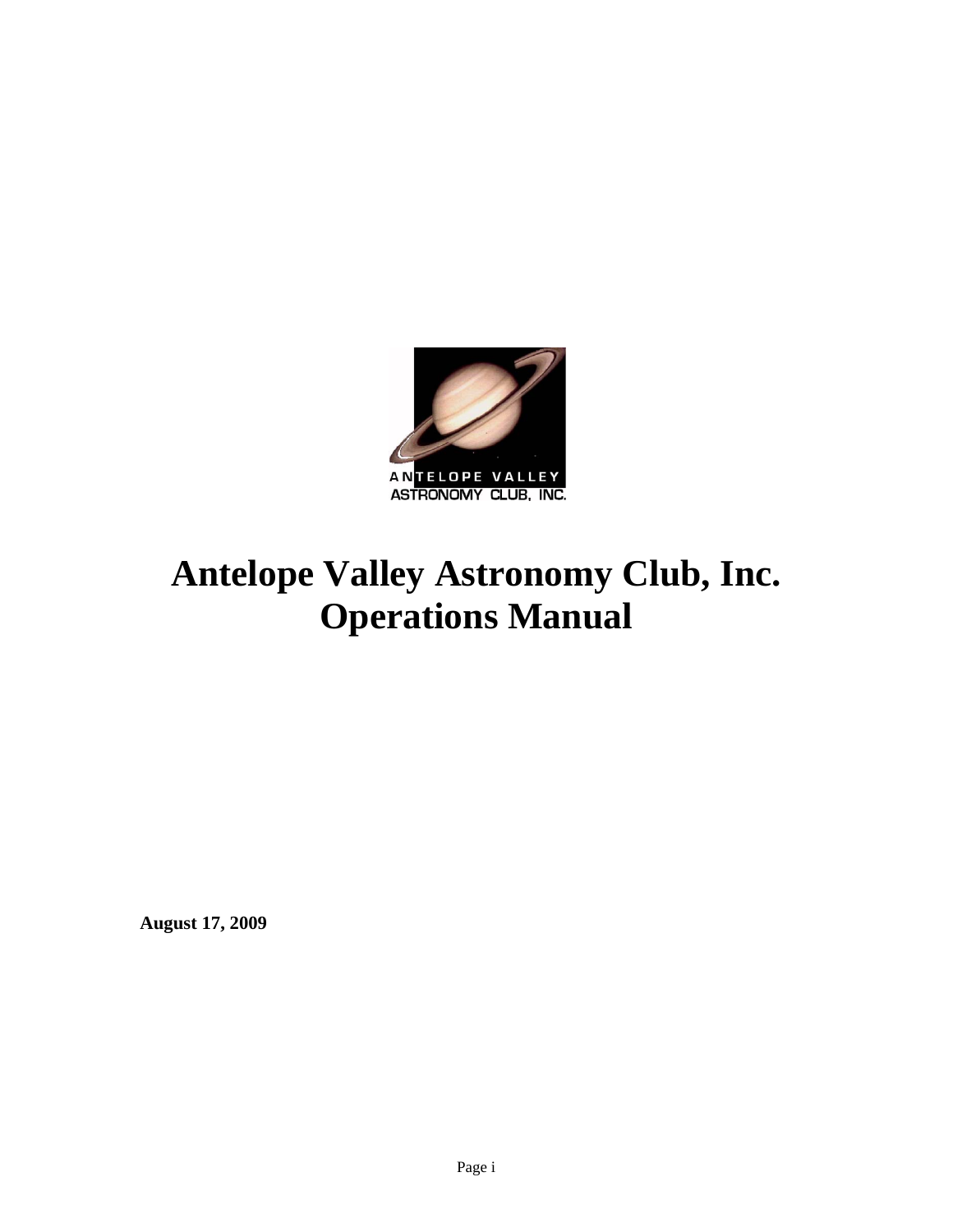### **TABLE OF CONTENTS**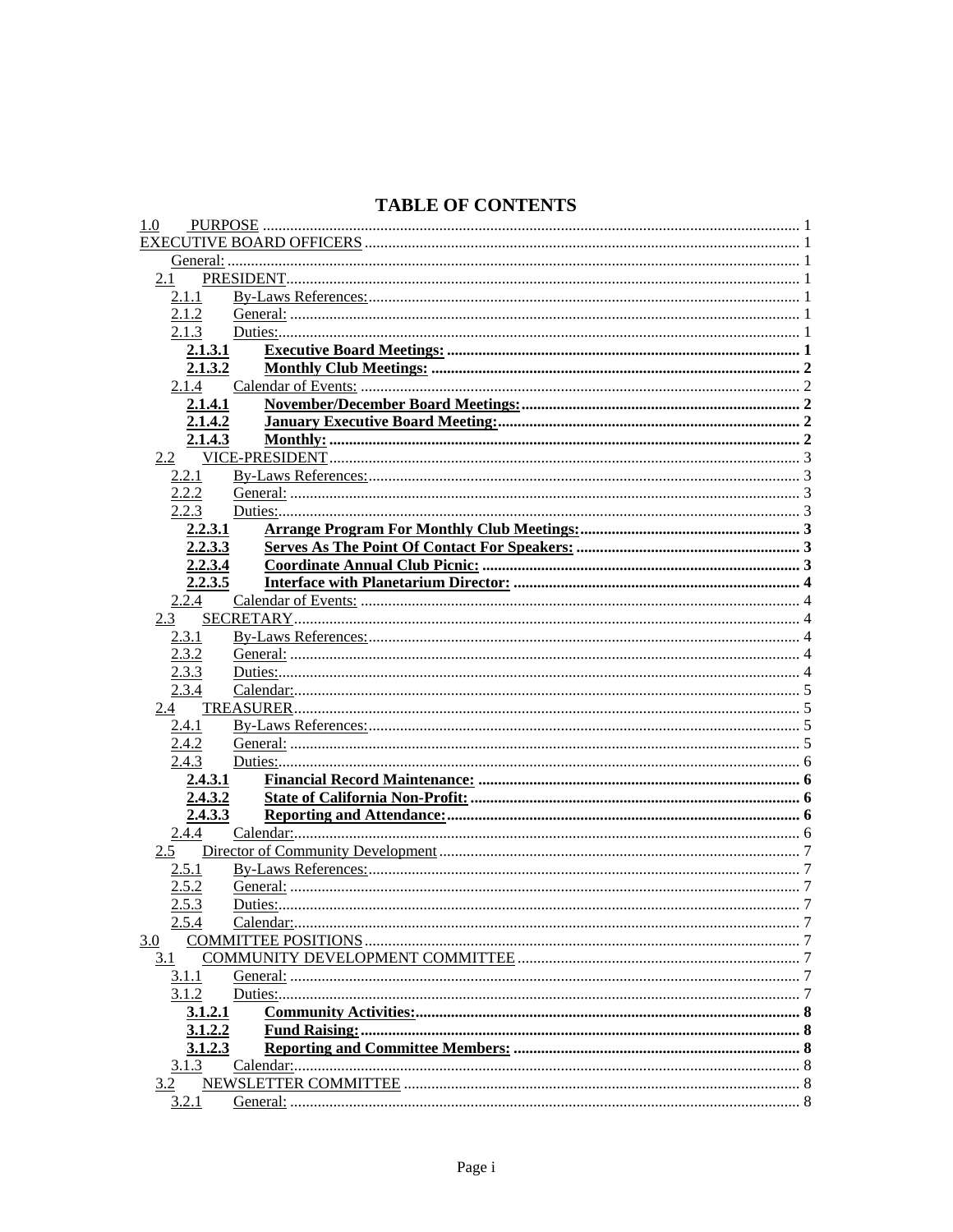|                                        | 3.2.2   |                                                                            |  |
|----------------------------------------|---------|----------------------------------------------------------------------------|--|
|                                        | 3.2.3   |                                                                            |  |
| 3.3                                    |         |                                                                            |  |
|                                        | 3.3.1   |                                                                            |  |
|                                        | 3.3.2   |                                                                            |  |
|                                        | 3.3.3   |                                                                            |  |
|                                        |         |                                                                            |  |
|                                        | 3.4.1   |                                                                            |  |
|                                        | 3.4.2.1 |                                                                            |  |
|                                        |         | <b>Inventory: 11</b>                                                       |  |
|                                        | 3.4.3   |                                                                            |  |
| 3.5                                    |         |                                                                            |  |
|                                        | 3.5.1   |                                                                            |  |
|                                        | 3.5.2   |                                                                            |  |
|                                        | 3.5.3   |                                                                            |  |
|                                        | 3.5.5   | Observing Groups Formed Under The Guidelines Of The Astronomical League 12 |  |
|                                        |         |                                                                            |  |
|                                        | 3.5.5.2 |                                                                            |  |
|                                        | 3.5.5.3 |                                                                            |  |
|                                        |         |                                                                            |  |
|                                        | 3.5.5.4 |                                                                            |  |
|                                        | 3.5.5.5 |                                                                            |  |
| 3.6                                    |         |                                                                            |  |
|                                        | 3.6.1   |                                                                            |  |
|                                        | 3.6.2   |                                                                            |  |
| 3.7                                    |         |                                                                            |  |
|                                        | 3.7.2   |                                                                            |  |
|                                        | 3.7.3   |                                                                            |  |
|                                        | 3.7.4   |                                                                            |  |
| 3.8                                    |         |                                                                            |  |
| 3.9                                    |         |                                                                            |  |
| 3.10                                   |         |                                                                            |  |
|                                        |         |                                                                            |  |
| 4.0                                    |         |                                                                            |  |
|                                        |         |                                                                            |  |
|                                        |         |                                                                            |  |
| $\frac{4.1}{4.2}$<br>$\frac{4.3}{4.3}$ |         |                                                                            |  |
| 5.0                                    |         | 5.1 Interpretations<br>$\sim$ 19                                           |  |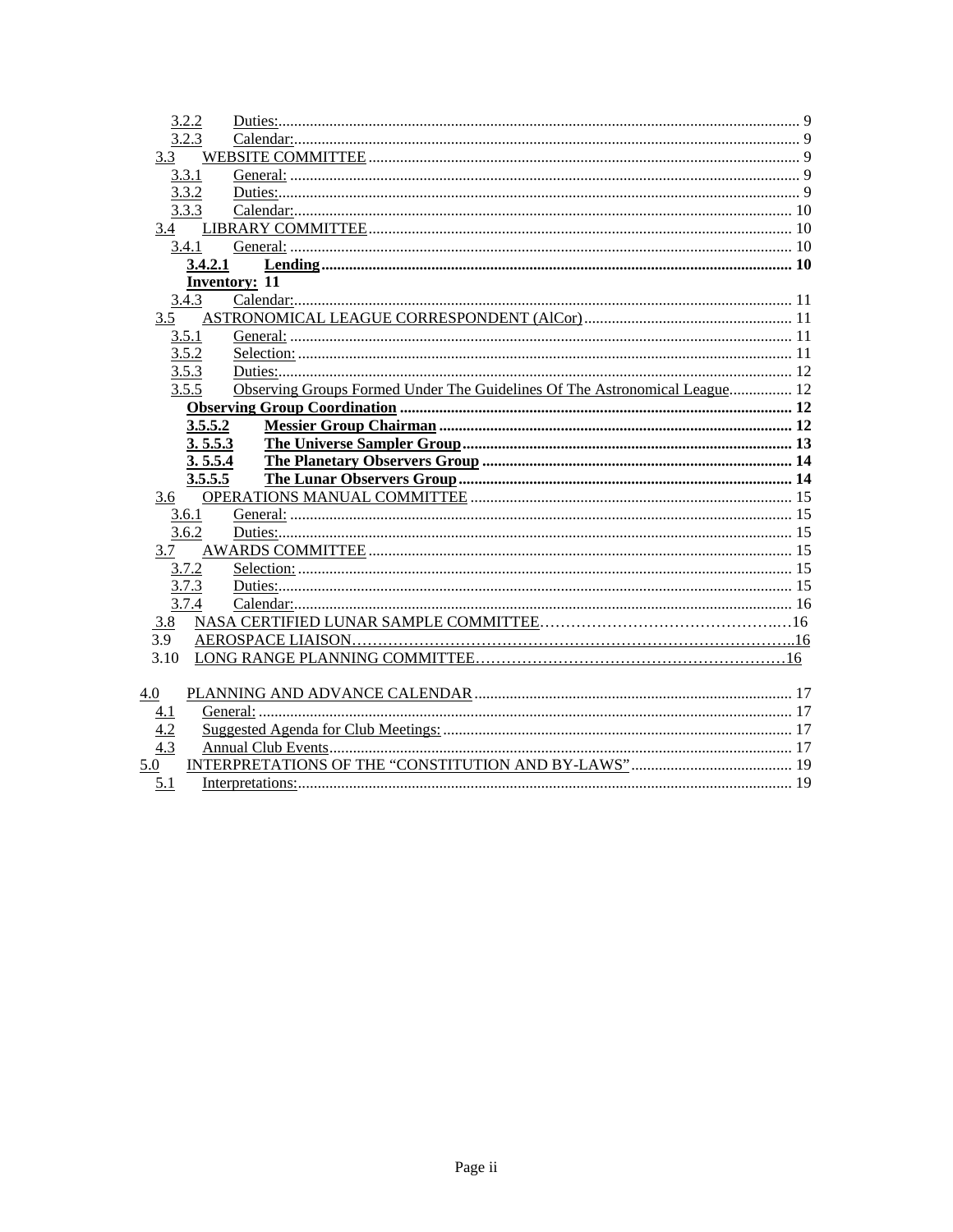### <span id="page-3-0"></span>**1.0 PURPOSE**

- This document guides the day-to-day duties of the officers, committees and appointed positions of the Antelope Valley Astronomy Club, Inc. (Referred to as the "AVAC," "the Club")
- A By-Laws reference list is included for each Executive Board officer's position, followed by a "General" section that is the duties as defined in the "Constitution and By-Laws." The "Duties" and "Calendar" that follow are interpretations of what each job entails and the particular schedules to be met. It will provide insight as to what is expected from members wishing to hold office or to chair committees.
- It serves to host the interpretations of the Constitution and By-Laws made by the Executive Board, documenting what the interpretation is and when the interpretation received Executive Board approval.

### <span id="page-3-1"></span>**EXECUTIVE BOARD OFFICERS**

#### <span id="page-3-2"></span>General:

Executive Board members are expected to attend all meetings.

### <span id="page-3-3"></span>**2.1 PRESIDENT**

#### <span id="page-3-4"></span>2.1.1 By-Laws References:

Article VI - Section I, Officers Article VI - Section II, Vacancy of the Office of President Article VII - Section I, Duties of Officers Article VII - Section II, Absence of President Article VII - Section III, Records and Correspondence Article VIII - Section I, Call Executive Board Meetings Article VIII - Section III, Duties of the Executive Board Article IX - Section II, Monthly meetings Article X - Section I, Dissolution

#### <span id="page-3-5"></span>2.1.2 General:

The President supervises the affairs of the Club and presides at the affairs of the Club and presides at its meetings. The President will be chairman ex officio of the Executive Board. The President assumes temporary responsibility for the duties of another officer in the event of the other officer's absence or resignation. As the "front end" of the Club, significant duties and responsibilities are assumed.

#### <span id="page-3-6"></span>2.1.3 Duties:

Promotes interest and education in astronomy by arranging Club activities, star parties, and meetings. Provides direction to enhance the purpose and mission of the Club as put forth by the club members and Executive Board.

#### <span id="page-3-7"></span>2.1.3.1 Executive Board Meetings:

The President calls the monthly Executive Board meetings to conduct Club business.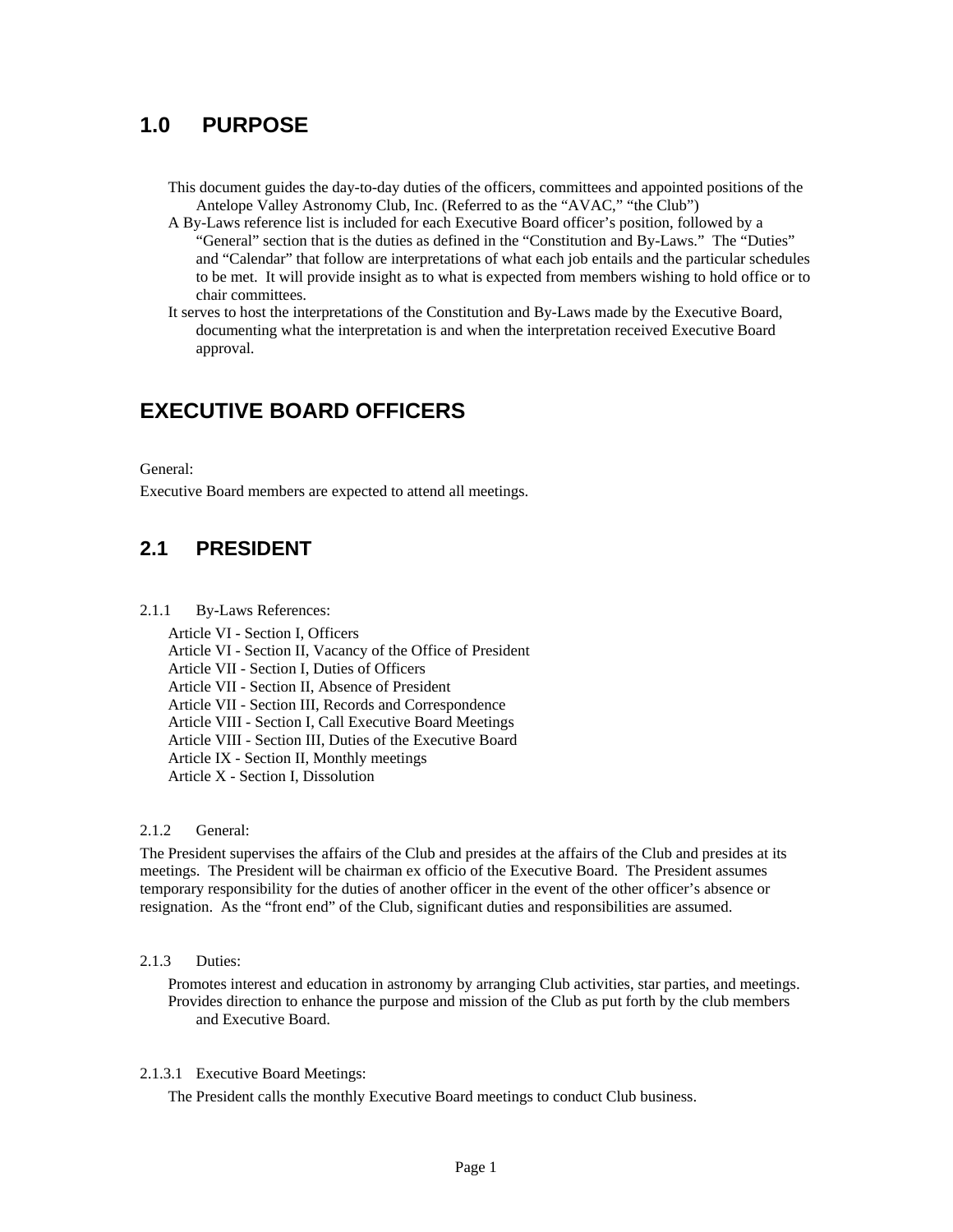- The President presides at Executive Board meetings for the common goals of Club members and the AVAC Constitution and By-Laws.
- The President, in conjunction with the Long Range Planning Committee, creates long range plans to further the interests of the Club membership.
- The President may create committees and appoint committee chairmen to serve for the duration of the President's term to further the interest of the Club.
- The President may dissolve committees that have not been decided by the Executive Board to be Standing Committees.
- The President may judiciously relieve committee chairmen of their duties and appoint their replacements.
- The President shall be responsible for training and preparing the President-elect following the October elections.

#### <span id="page-4-0"></span>2.1.3.2 Monthly Club Meetings:

- The President presides at the Club meetings.
- The President shall create a friendly, professional and interesting atmosphere for Club members and visitors.
- The President's conduct sets the standard by which others judge if they would like to participate in the Club as members.
- The President shall provide a period of time at each Club meeting for hands-on astronomy, either by actual viewing opportunities, or by practical astronomy activities.
- The President may possess a Club P.O. Box key, but may give it to another Executive Board Member.

#### <span id="page-4-1"></span>2.1.4 Calendar of Events:

- <span id="page-4-2"></span>2.1.4.1 November/December Board Meetings:
	- The President-elect will participate in the November and December Executive Board Meetings immediately following the election in October.
	- The President-elect will coordinate with the Vice-President-elect to assure that the January and February meetings are planned.
	- The President-elect will provide plans for the upcoming year to the Newsletter Committee to be published in the January Newsletter.
	- The President-elect will coordinate with the current and new Treasurer to ensure that: A dues announcement will be sent out in December. The new Treasurer will collect annual dues at the January meeting.
	- The President shall remind the Awards Committee about its December presentation of the "Keith Lawson Award" and "Holland Fountain Award".
	- The exiting President shall review the Annual Calendar with old and new Board Members, passing along 'lessons learned' and any recommendations where improvements might have been made.

#### <span id="page-4-3"></span>2.1.4.2 January Executive Board Meeting:

- The new President shall review the Annual Calendar again with the new Board Members, allowing sufficient planning and coordination time for success.
- The President shall appoint the Chairmen of the various Committees.
- The President shall remind the Awards Committee Chairman about their duty to look for candidates for the major club awards for its presentation at the end of the year Annual Christmas Party.

#### <span id="page-4-4"></span>2.1.4.3 Monthly:

The President shall call the Executive Board Meeting on the Monday following the regular Club meeting.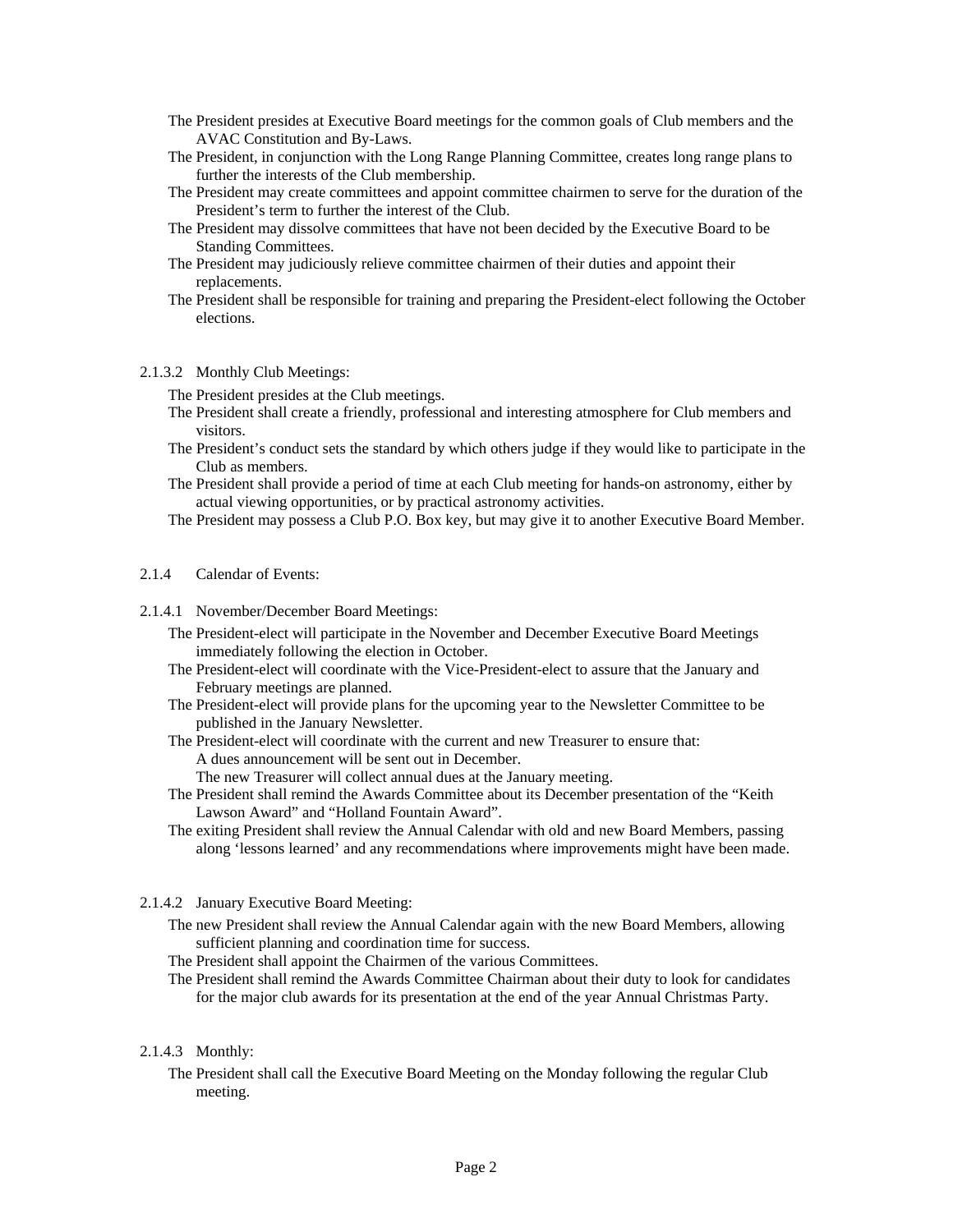Inputs to the Newsletter shall be prepared and sent to the Newsletter Committee Chairman no later than the 20th of the month.

The President shall keep in contact with Club Officers and Committee Chairmen to determine the status of the Club's various projects and activities.

The President shall announce the monthly Star Party location and time at each regular Club meeting.

### <span id="page-5-0"></span>**2.2 VICE-PRESIDENT**

<span id="page-5-1"></span>2.2.1 By-Laws References:

Article VI - Section I, Officers Article VI - Section II, Vacancy of the Office of President Article VI - Section III, Vacancy of Offices Article VII - Section II, Absence of President Article VIII - Section III, Duties of the Executive Board

#### <span id="page-5-2"></span>2.2.2 General:

The Vice-President presides in the absence of the President. The Vice-President also serves as program chairman unless the President appoints a different program chairman.

#### <span id="page-5-3"></span>2.2.3 Duties:

<span id="page-5-4"></span>2.2.3.1 Arrange Program For Monthly Club Meetings:

- The Vice-President shall develop and maintain contacts with capable speakers for a variety of topics for the monthly meetings.
- The Vice-President shall develop and provide meeting topics at least two months in advance to allow for the topics to be announced and mailed out via the Club Newsletter and announced at the meetings.
- The Vice-President shall provide the names of Speakers and Topics to the Director of Community Development at least two months ahead of time so that press releases may be prepared.
- The Vice-President shall be responsible for training and preparing the Vice-President-elect following the October elections.

#### <span id="page-5-5"></span>2.2.3.3 Serves As The Point Of Contact For Speakers:

- The Vice-President shall provide ongoing contact with scheduled speakers including providing maps and directions, reminders, eliciting technical requirements from the speaker, obtaining introductory biographical information about the speaker and subsequently introducing them at the Club Meeting, and discretely coordinating the speaker's honorarium from AVAC with the Treasurer.
- <span id="page-5-6"></span>2.2.3.4 Coordinate Annual Club "Star-B-Que" Picnic:
	- The Vice-President shall serve as committee chairman for the Annual Club "Star-B-Que" Picnic in the Summer.
	- The Vice-President's duties include securing a site, specification of meal and organization thereof, coordinating raffle items, conducting a raffle, coordinating and conducting a 'silent auction", with the Club Treasurer.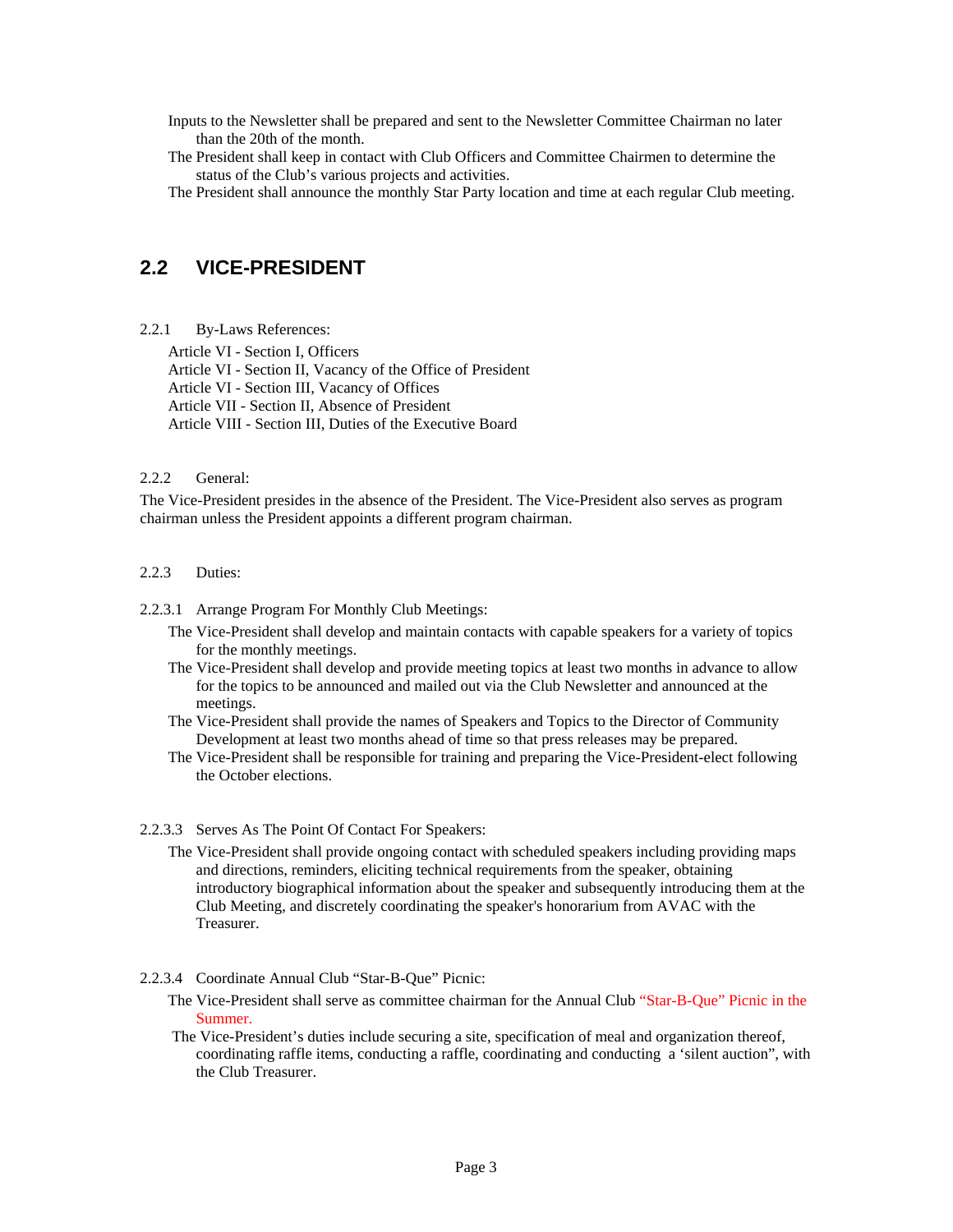- <span id="page-6-0"></span>2.2.3.5 Interface with Planetarium Director:
	- The Vice-President shall maintain working relationship with Planetarium Director including cultivation of director's contacts with outside organizations.
	- The Vice-President shall maintain knowledge of Planetarium capabilities to describe and integrate outside speakers' technical requirements.
- <span id="page-6-1"></span>2.2.4 Calendar of Events:
	- The Vice-President-elect shall participate in the November and December Executive Board Meetings immediately following the election in October.
	- The Vice-President shall arrange Speakers for Club meetings at least 2 months prior to meeting and will coordinate at least two months ahead with the Planetarium Director regarding meeting schedule and topics.
	- The Vice-President shall begin planning for the Annual July Club Picnic in April, or at least 3 ½ months before the event.
	- The Vice-President's inputs to the Newsletter shall be prepared and sent to the Newsletter Committee Chairman no later than the 20th of the month.

### <span id="page-6-2"></span>**2.3 SECRETARY**

<span id="page-6-3"></span>2.3.1 By-Laws References:

Article VI - Section I, Officers Article VI - Section III, Vacancy of Office Article VII - Section III, Records and Correspondence Article X - Section I, Dissolution Article XI - Section I, Amendments to the Constitution

#### <span id="page-6-4"></span>2.3.2 General:

The Secretary records the attendance and the minutes of meetings, including meetings of the Executive Board. Handles the records and correspondence as directed by the President. The records are to be accessible to the Executive Board or to the membership upon reasonable notice. Will have custody of the agreements to which the club is party. Reviews these documents periodically to insure continued compliance with their provisions when his term expires.

#### <span id="page-6-5"></span>2.3.3 Duties:

The Secretary shall record attendance at meetings.

- The Secretary shall record minutes of meetings, including the Executive Board meetings.
- The Secretary shall send a copy of the minutes to the Club webmaster for publishing on the Club's website.
- The Secretary shall maintain the Club records and correspondence.
- The Secretary shall send updated or revised copies of the Club's Non-Profit paperwork to the Treasurer upon their renewal every two years.
- The Secretary shall prepare all written correspondence for the Club's business, with the exception of the Newsletter.
- The Secretary shall approve the format of all brochures, pamphlets, business cards, and other such written Club-sponsored information.
- The Secretary will oversee the timely incorporation of changes to the Club's Operations Manual.
- The Secretary will receive the monthly Newsletter by the 27th of the month from the Newsletter Committee Chairman. The Secretary shall proofread the Newsletter.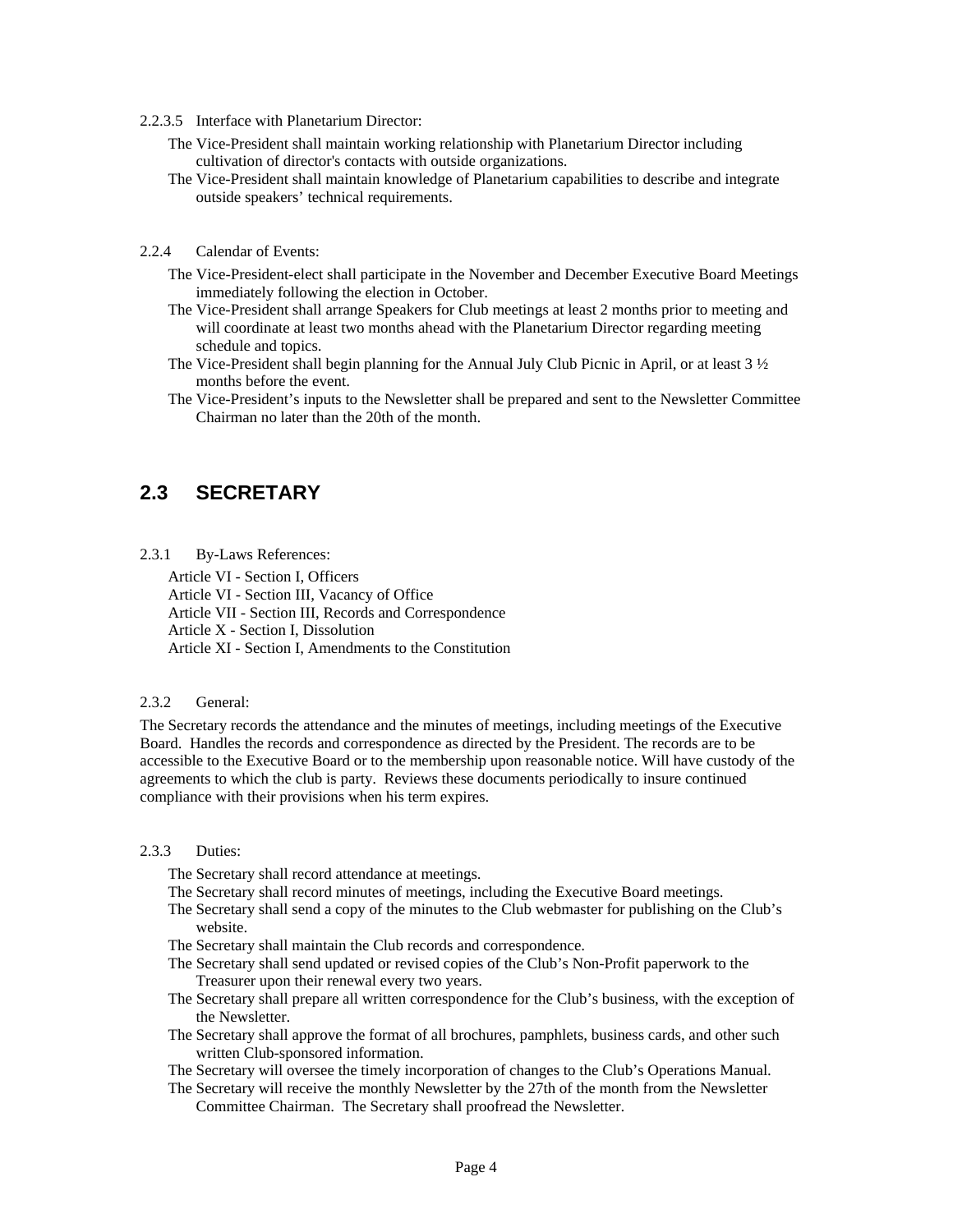- The Secretary shall e-mail the proof-read Newsletter back to the Newsletter Committee within 36 hours of receipt. The Secretary will also send the proof-read newsletter on to the Webmaster
- The Secretary shall possess a Club P.O. Box key to enable the picking up of the Club's mail on a regular basis.
- The Secretary shall be responsible for training and preparing the Secretary-elect following the October elections.

#### 2.3.3.1 State of California Non-Profit:

- The Secretary shall be prompt with the payment of fees related to the Club's Incorporation status. The fees are due in January every two years beginning in 2001.
- The Secretary shall maintain custody of the Club's non-profit incorporation documentation and review the documentation periodically with the Treasurer to assure that the Club is in compliance.
- The Secretary shall verify that payment of the Non-Profit fees has been accomplished by the Treasurer to ensure compliance.
- The Secretary shall send a copy of the Club's non-profit incorporation documentation to the Treasurer and review the documentation with the Treasurer periodically to assure that the Club is in compliance.

#### <span id="page-7-0"></span>2.3.4 Calendar:

- The Secretary-elect will participate in the November and December Executive Board Meetings immediately following the election in October.
- Prepare the minutes of Executive Board meeting, with Action Items, and distribute them to Executive Board members via e-mail within 5 days after the Executive Board meeting.
- The Secretary shall communicate the October, November, and December Executive Board minutes to the Board-elect to allow for continuity of outstanding issues before the Executive Board.
- The Secretary's inputs to the Newsletter shall be prepared and sent to the Newsletter Committee Chairman no later than the 20th of the month.
- The Secretary will receive the monthly Newsletter by the 27th of the month from the Newsletter Committee Chairman. The Secretary shall proof-read the Newsletter.
- The Secretary shall e-mail the proof-read Newsletter back to the Newsletter Committee within 36 hours of receipt.

### <span id="page-7-1"></span>**2.4 TREASURER**

<span id="page-7-2"></span>2.4.1 By-Laws References:

Article VI - Section I, Officers Article VI - Section III, Vacancy of Office Article VII - Section V, Duties of Officers Article VIII - Section III, Duties of the Executive Board

#### <span id="page-7-3"></span>2.4.2 General:

The Treasurer shall have custody of all funds and securities of the Club.

The Treasurer shall receive and disburse funds under the direction of the Executive Board.

The Treasurer shall keep records of the financial condition of the Club.

The Treasurer shall be responsible for tracking Membership information, addresses, phone numbers, emails, dues, and forwarding pertinent information to the Executive Board and its Committees.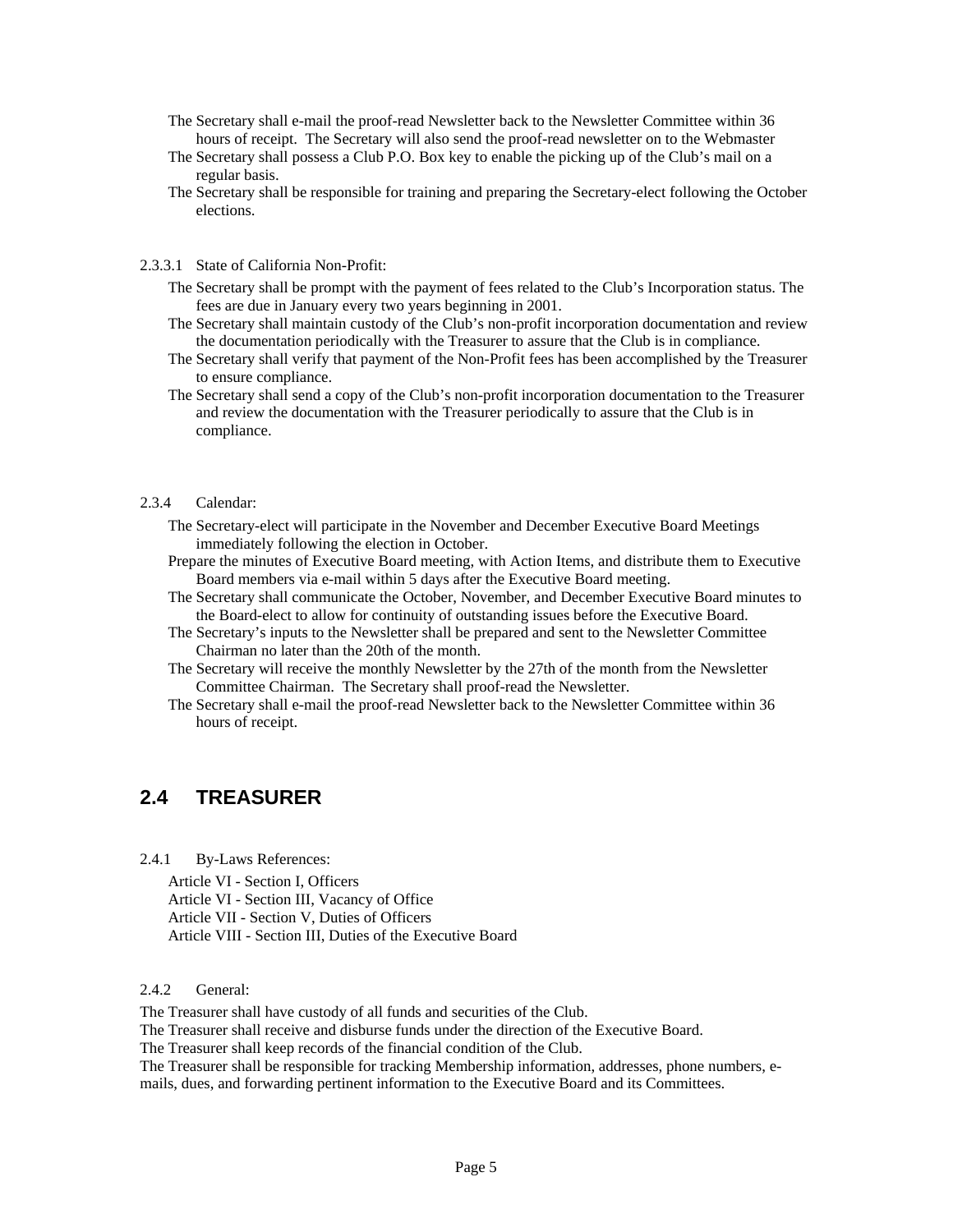#### <span id="page-8-0"></span>2.4.3 Duties:

- <span id="page-8-1"></span>2.4.3.1 Financial Record Maintenance:
	- The Treasurer shall maintain all financial records and makes them accessible to the Executive Board or the membership upon reasonable notice.
	- The Treasurer shall make deposits at the Club's bank promptly and not less than once per month if there are any monies to be deposited.
	- The Treasurer shall prepare receipts for tax deductible donations and prepares the follow-up "Thank you" letters.
	- The Treasurer shall prepare and maintain receipts for all memberships, subscriptions, and publication orders on behalf of the club.
	- The Treasurer shall document all reimbursements, obtaining concurrence of the Executive Board prior to payment.
	- The Treasurer shall balance the Club checkbook against the bank account statement every month.
	- The Treasurer shall use the software program "Quicken" as the electronic version of the checkbook, to allow detailed financial reporting and consistency. The Executive Board shall purchase a copy of the software for the Treasurer's use if necessary.
	- The Treasurer shall make every attempt to use Microsoft Excel to prepare all other records required by the Club. The Executive Board will not purchase a copy of this software for the Treasurer.
	- The Treasurer shall possess a Club P.O. Box key.
	- The Treasurer shall be responsible for training and preparing the Treasurer-elect following the October elections.
- <span id="page-8-2"></span>2.4.3.2 State of California Non-Profit:
	- The Treasurer shall be prompt with the payment of fees related to the Club's Incorporation status. The fees are due in January every two years beginning in 2001.
	- The Treasurer shall coordinate this payment with the Secretary to ensure compliance.
	- The Treasurer shall maintain a copy of the Club's non-profit incorporation documentation and review the documentation with the Secretary periodically to assure that the Club is in compliance.

#### <span id="page-8-3"></span>2.4.3.3 Reporting and Attendance:

- The Treasurer shall make a full report at the annual business meeting, to include the value of all club assets, liabilities, gross receipts by category, expenditures by category, and bottom line balances of all club accounts.
- The Treasurer shall present a financial summary at the regular Club meetings.

#### <span id="page-8-4"></span>2.4.4 Calendar:

The Treasurer-elect will participate in the November and December Executive Board Meetings immediately following the election in October.

Mails dues renewal reminders on or before December 1, for the upcoming January meeting.

Collects annual Dues each January at the club meeting.

Balance checkbook each and every month.

Deposit club monies at least once per month.

Arrive prior to each Club Meeting to handle the Club's financial business.

Shall collect and disburse the honorarium for speakers.

Review membership after the April Club Meeting and submit all changes in membership to the AlCor for submittal to the Astronomical League. The Club is billed for paid members in early May.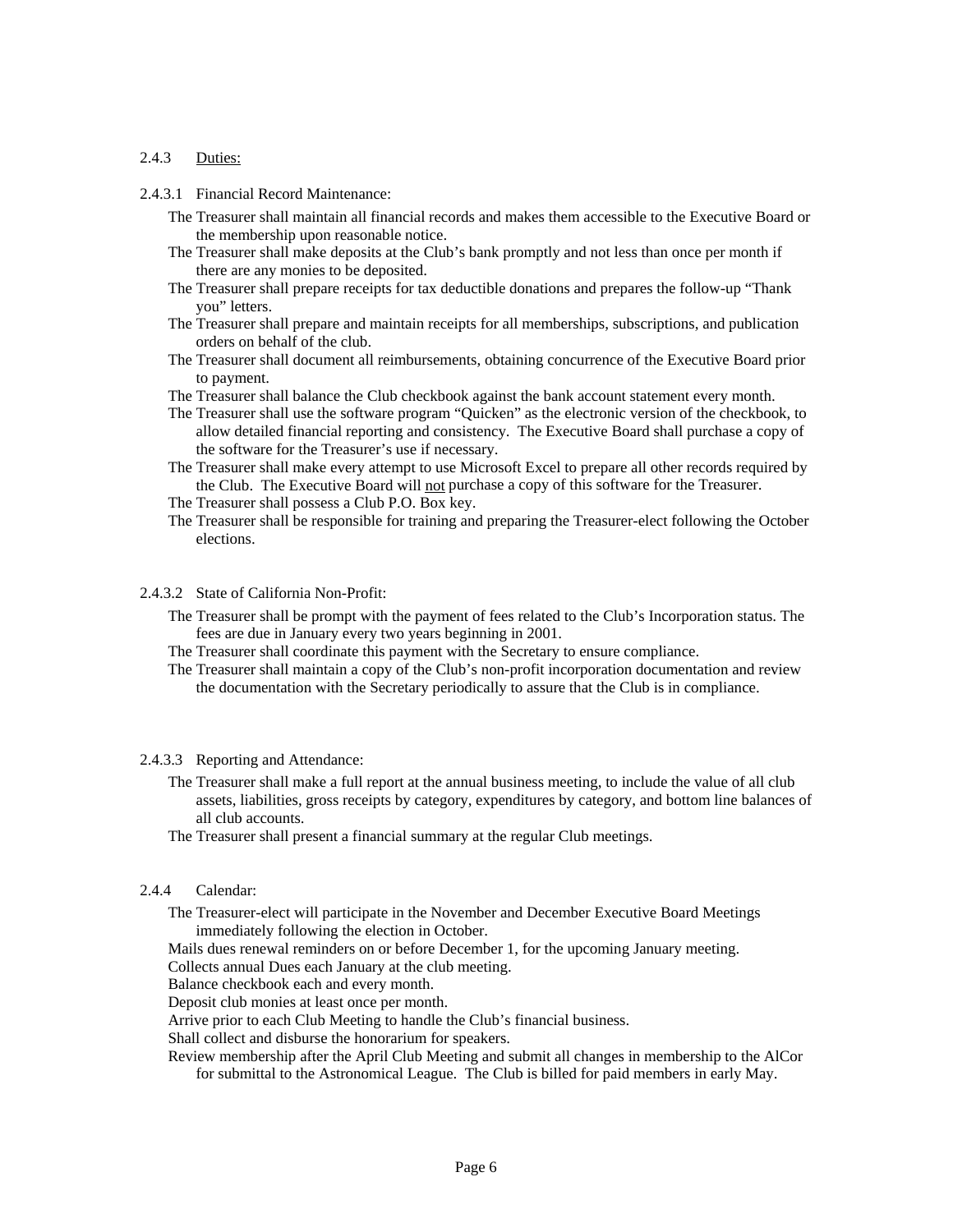### <span id="page-9-0"></span>**2.5 Director of Community Development**

#### <span id="page-9-1"></span>2.5.1 By-Laws References:

Article VI - Section V, Officers Article VI - Section III, Vacancy of Office Article VII - Section IV, Duties of Officers Article VIII - Section III, Duties of the Executive Board

#### <span id="page-9-2"></span>2.5.2 General:

The Director of Community Development will perform duties as assigned &will Chair the Community Development Committee, functioning as the Club's Community Liaison officer.

#### <span id="page-9-3"></span>2.5.3 Duties:

The Director of Community Development will perform duties as assigned.

- Will Chair the Community Development Committee, functioning as the Club's Community Liaison officer.
- The Director of Community Development shall record attendance at community events.
- The Director of Community Development shall obtain the names of meeting Speakers and topics from the Vice-President at least two months ahead of time so that press releases may be prepared.
- The Director of Community Development shall be responsible for training and preparing the Director of Community Development-elect following the October elections.

#### <span id="page-9-4"></span>2.5.4 Calendar:

- The Director of Community Development -elect will participate in the November and December Executive Board Meetings immediately following the election in October.
- The Director of Community Development inputs (if any) to the Newsletter shall be prepared and sent to the Newsletter Committee Chairman no later than the 20th of the month.

### <span id="page-9-5"></span>**3.0 COMMITTEE POSITIONS**

### <span id="page-9-6"></span>**3.1 COMMUNITY DEVELOPMENT COMMITTEE**

#### <span id="page-9-7"></span>3.1.1 General:

The Director of Community Development serves as the Chairman of the Community Development Committee and is responsible for coordinating club responses to community requests for assistance, and for initiating club participation in community events as deemed appropriate and desirable by the Board of Directors. Additionally, the Chairman of the Community Development is responsible for the initiation and coordination of club fund raising efforts including solicitation of donations through sponsorship, gift or bequest.

#### <span id="page-9-8"></span>3.1.2 Duties:

The Chairman of the Community Development Committee shall coordinate all requests for club participation from schools, community groups or commercial entities, functioning as the Club's Community Liaison officer.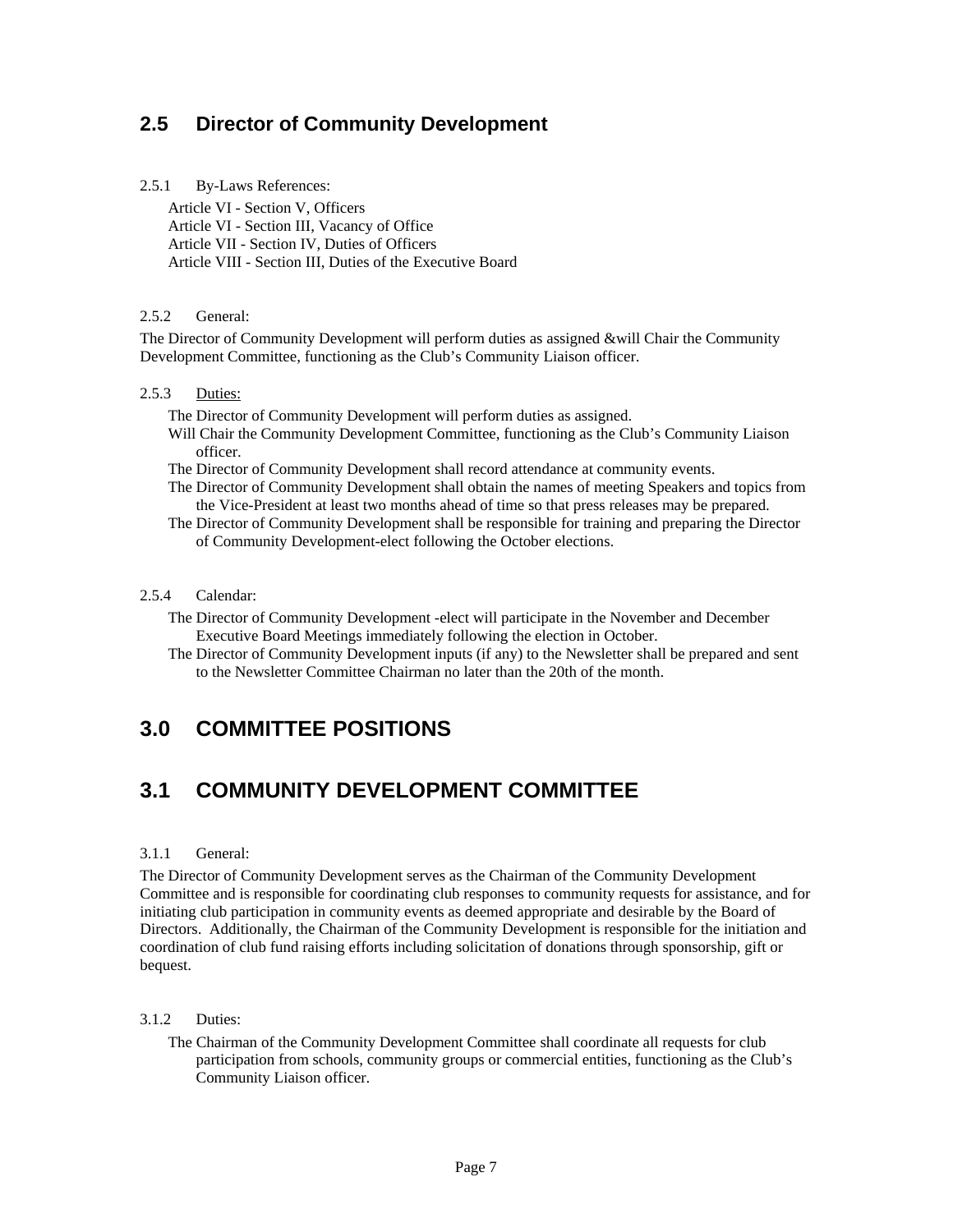#### <span id="page-10-0"></span>3.1.2.1 Community Activities:

- The Chairman of the Community Development Committee shall prepare a written request for assistance to be submitted to the Board of Directors for consideration at its regular monthly meeting. This formal request will include any correspondence from the requesting entity, club resources needed to fulfill the request, press releases if appropriate, and a brief planning overview of the logistics involved.
- Upon approval by the Board of Directors, the Chairman of the Community Development Committee will be responsible for coordinating club participation and bringing the event to a successful conclusion.
- The Chairman of the Community Development Committee shall be responsible for exploring the appropriateness of Club participation in community activities that might benefit from participation by the Club.
- If these activities are deemed appropriate toward enrichment of the community, the Chairman of the Community Development Committee shall then report to the Executive Board for approval to offer Club resources and services.
- A written format shall be utilized that includes a brief planning overview and necessary logistics.

#### <span id="page-10-1"></span>3.1.2.2 Fund Raising:

- Fund raising activities for the Club typically include membership fees, sponsorships from local business operators who wish to be associated with the club and direct gifts of money or equipment by club and community members.
- An additional method is that of bequest by interested persons. The Chairman of the Community Development Committee who will work with contributors or with decedent's attorneys and prepare written documents for Executive Board approval and acceptance as appropriate will coordinate all of these efforts.
- The Chairman of the Community Development Committee shall coordinate all Club-sponsored fund raising events.

#### <span id="page-10-2"></span>3.1.2.3 Reporting and Committee Members:

- The Chairman of the Community Development Committee will be responsible for preparing an annual report on all club participation in community events and of all fund raising efforts.
- The Chairman of the Community Development Committee will present this written report along with a verbal summary at the Annual Business Meeting of the Club.
- To accomplish the growing and continually changing tasks associated with this committee post, the Chairman of the Community Development Committee may select as many committee members as he or she feels necessary.

#### <span id="page-10-3"></span>3.1.3 Calendar:

Inputs to the Newsletter shall be prepared and sent to the Newsletter Committee Chairman no later than the 20th of the month.

### <span id="page-10-4"></span>**3.2 NEWSLETTER COMMITTEE**

#### <span id="page-10-5"></span>3.2.1 General:

The Newsletter Committee is chaired by the Newsletter Editor.

The Newsletter Committee is responsible for the preparation and transmittal of the monthly Club Newsletter. As the primary method of communicating detailed club information to Club members and other organizations, the information must be timely, accurate, and responsible.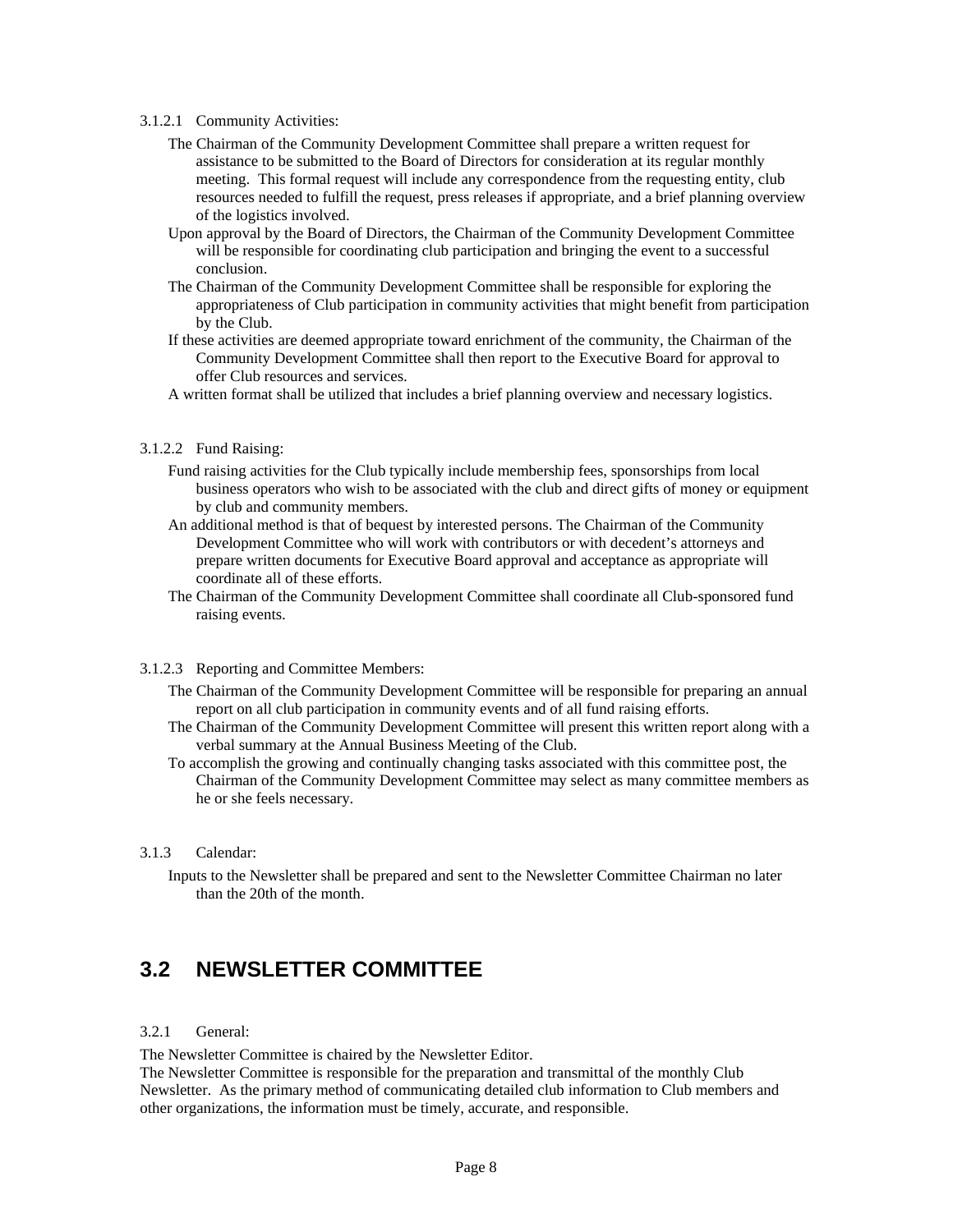The Newsletter Committee shall consist of a Committee Chairman and an e-mail committee member.

#### <span id="page-11-0"></span>3.2.2 Duties:

- The Newsletter Committee Chairman shall expend reasonable effort to assure that the information contained in the newsletter is accurate and depicts the Club and its members in a responsible manner.
- As a reminder, the Newsletter Committee Chairman shall request newsletter inputs from Club Officers and Committee Chairmen by the 17th of each month, since their inputs are due by the 20th of each month.
- Inputs from Club officers and Committee Chairmen shall be received no later than the 20th of the month, or it will be assumed that no input will be provided for that month's Newsletter.
- The Newsletter Committee shall maintain an accurate mailing list of both regular mail and e-mail addresses.
- The Newsletter Committee Chairman shall seek ways to reduce the cost of providing a quality newsletter to the Club membership.
- The Newsletter Committee Chairman shall e-mail the draft Newsletter to the Webmaster by the 27th of the month. The Webmaster shall proofread the Newsletter.
- The Newsletter Committee Chairman shall receive the proofread Newsletter back from the Webmaster within 36 hours.
- The e-mail Newsletter Committee member shall e-mail the completed newsletter to the membership at least 12 days prior to the next Club meeting.
- The e-mail Newsletter Committee member shall be responsible for updating the membership e-mail listing (from the master listing maintained by the Treasurer) and an e-mail listing for electronic newsletter exchange with other clubs and organizations.

#### <span id="page-11-1"></span>3.2.3 Calendar:

- Inputs from Club officers and Committees shall be received no later than the 20th of the month prior to the next Club meeting, or it will be assumed by the Newsletter Committee Chairman that none will be provided for that month's Newsletter.
- The Committee Chairman shall e-mail the draft Newsletter to the AVAC Webmaster for review and editing if required by the 27th of the month. The Newsletter will be checked for typographical and other errors and omissions.
- The Newsletter Committee Chairman shall receive the revised draft Newsletter back from the Webmaster within 36 hours of its submittal for review.
- The final Newsletter shall be mailed and electronically transmitted no later than 10 days prior to the next Club meeting.

### <span id="page-11-2"></span>**3.3 WEBSITE COMMITTEE**

#### <span id="page-11-3"></span>3.3.1 General:

The Website Committee is chaired by the AVAC Webmaster and is responsible for the preparation, regular updating, and maintenance of the Club Website. The primary goal of the Website Committee shall be to provide Club members with information between times of their newsletters. The information must be timely, accurate, and responsible.

#### <span id="page-11-4"></span>3.3.2 Duties:

Update the Club website within a reasonable period of time from when information is provided for posting, and to be updated at least monthly.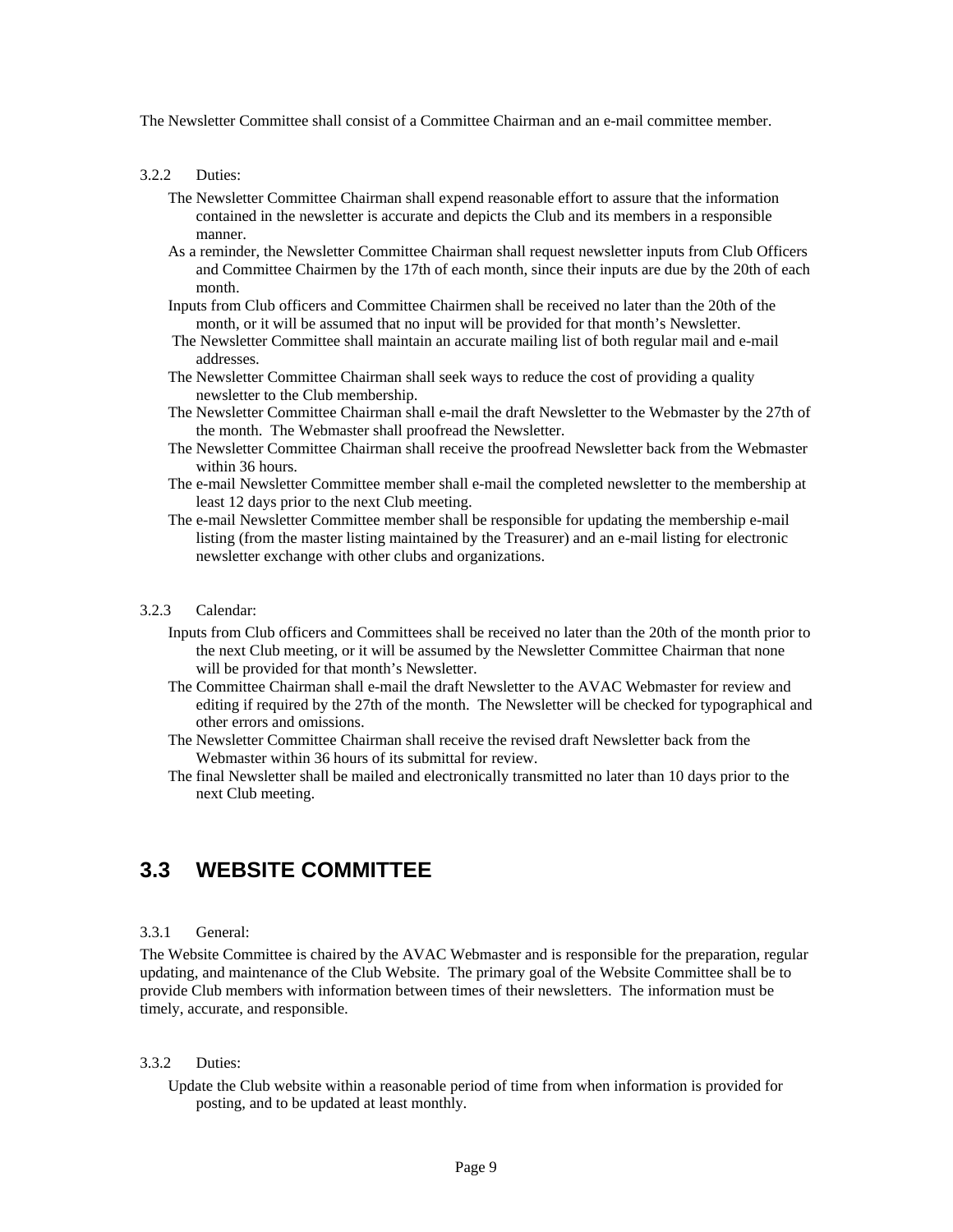Maintain web pages that (at a minimum) convey: The purpose of the Club Information about the next regular Club meeting time, location and its planned program Club mailing address and contact information Membership and dues information Executive Board Member contact information Upcoming events Community Development information Links to related sites

The Webmaster shall safeguard the password to the site.

#### <span id="page-12-0"></span>3.3.3 Calendar:

As needed, inputs to the Newsletter shall be prepared and sent to the Newsletter Committee Chairman no later than the 20th of the month.

The Webmaster shall update the site at least every other week, preferably more often.

### <span id="page-12-1"></span>**3.4 LIBRARY COMMITTEE**

#### <span id="page-12-2"></span>3.4.1 General:

The Club Librarian chairs the Library Committee and is responsible for lending, maintaining, and accounting for all of the books, videos and equipment belonging to the Club. Items include but are not limited to books, manuals, brochures, videotapes, telescopes, eyepieces, binoculars, and photographic, electrical and electronic equipment.

#### 3.4.2 Duties:

- The Club Librarian, or designee (subject to approval of the Executive Board) in case of absence, shall be the ONLY person authorized to loan or give away property of the club.
- The Club Librarian or designee shall verbally report at Club meetings.

#### <span id="page-12-3"></span>3.4.2.1 Lending

- The Club Librarian shall maintain records stating the name of the recipient, the date of loan or other dissemination (such as beginners manuals), return due date and equipment condition including any damage apparent at the time the property is borrowed.
- The Club Librarian shall maintain signed forms from item recipients, in which the recipients accept all financial responsibility for any damage, theft, or loss of the lent items while in their possession.
- The term of loan shall be from one regular Club Monthly Meeting to the next regular Club Monthly Meeting. All items loaned out must be returned at the following regular Club Monthly Meeting. At that time, if the item is not loaned out to a new person, the item can be loaned out for another loan term to the person who had it the previous month.
- The Club Librarian shall inspect each item returned from loan for damage and report any such damage to the person that had the item on-loan and notify the Executive Board at the next Executive Board meeting.
- All records will be maintained on the Club "Library and Equipment Record" which shall be signed by the Club Librarian as lending lists are completed and then countersigned by the Club Secretary who will make them a part of the club's permanent files.

An sample of this record follows:

#### ANTELOPE VALLEY ASTRONOMY CLUB LIBRARY AND EQUIPMENT RECORD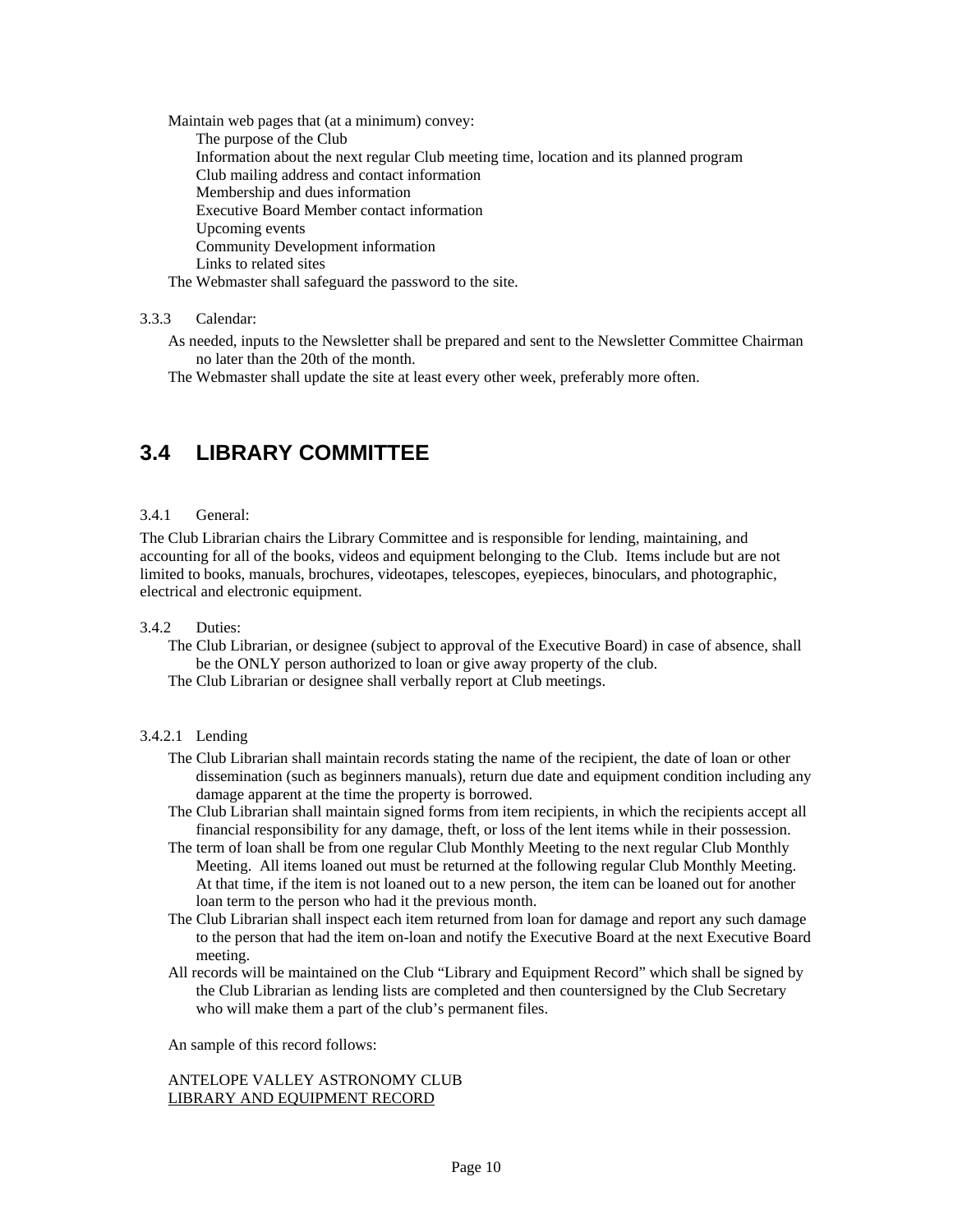#### NAME DATE OUT DATE DUE DATE IN CONDITION SIGNATURE

The Club Librarian shall maintain all of the equipment belonging to the club and shall request funding from the Board as necessary to maintain all equipment in good operating condition.

While normal wear and tear is anticipated in the lending of equipment, breakage resulting from neglect, misuse or obvious abuse will be assessed by the Club Librarian and reported to the Executive Board along with a written repair estimate and a written letter from the Club Secretary to the responsible member, requesting reimbursement for the repair.

- The letter to the member will include a statement that overages will be returned after the repair is completed and additional or unforeseen charges will be billed to the member.
- If the member is unable or unwilling to pay for the damage, the Club Librarian will bring the matter before the Executive Board for consideration.

Any member not returning a borrowed item on the due date without prior notification of the Club Librarian shall lose their borrowing privileges for three (3) months after the second offense.

- Any item not returned within three (3) months of the due date shall be deemed lost and the member who borrowed said item shall be held responsible for the replacement cost of said item.
- A listing of the resources available to members shall be provided to the Website Committee Chairman for inclusion on the Club website.

#### <span id="page-13-0"></span>Inventory:

The Club Librarian shall keep an accurate and current inventory of all Club property.

The Club Librarian shall maintain the barcode system for all articles in the Club library.

- The Club Librarian shall be responsible for preparing an annual inventory and summary condition report on all Club property.
- The Club Librarian shall present this written report at the Annual Business Meeting of the Club, along with a verbal summary.
- To accomplish the growing and continually changing tasks associated with this committee post, the Club Librarian may select as many committee members as he or she feels necessary, the number subject to approval by the Executive Board of Directors.

#### <span id="page-13-1"></span>3.4.3 Calendar:

Inputs to the Newsletter shall be prepared and sent to the Newsletter Committee Chairman no later than the 20th of the month.

### <span id="page-13-2"></span>**3.5 ASTRONOMICAL LEAGUE CORRESPONDENT (AlCor)**

#### <span id="page-13-3"></span>3.5.1 General:

The AlCor is a Club member who been selected to serve as the official contact person between the Astronomical League (AL) and the Club. As such, the AlCor will act as an officer of the AL, and be responsible for making sure a good working relationship exists between the Club and the AL.

#### <span id="page-13-4"></span>3.5.2 Selection:

The President chooses the AlCor, with preference given to the Secretary, Treasurer, or Newsletter Editor, as mailing rosters need updating. The AlCor must be a conscientious person familiar with organization activities, who attends meetings regularly, and will relay information from the AL to the Club, and information about the Club back to the Astronomical League. The President will be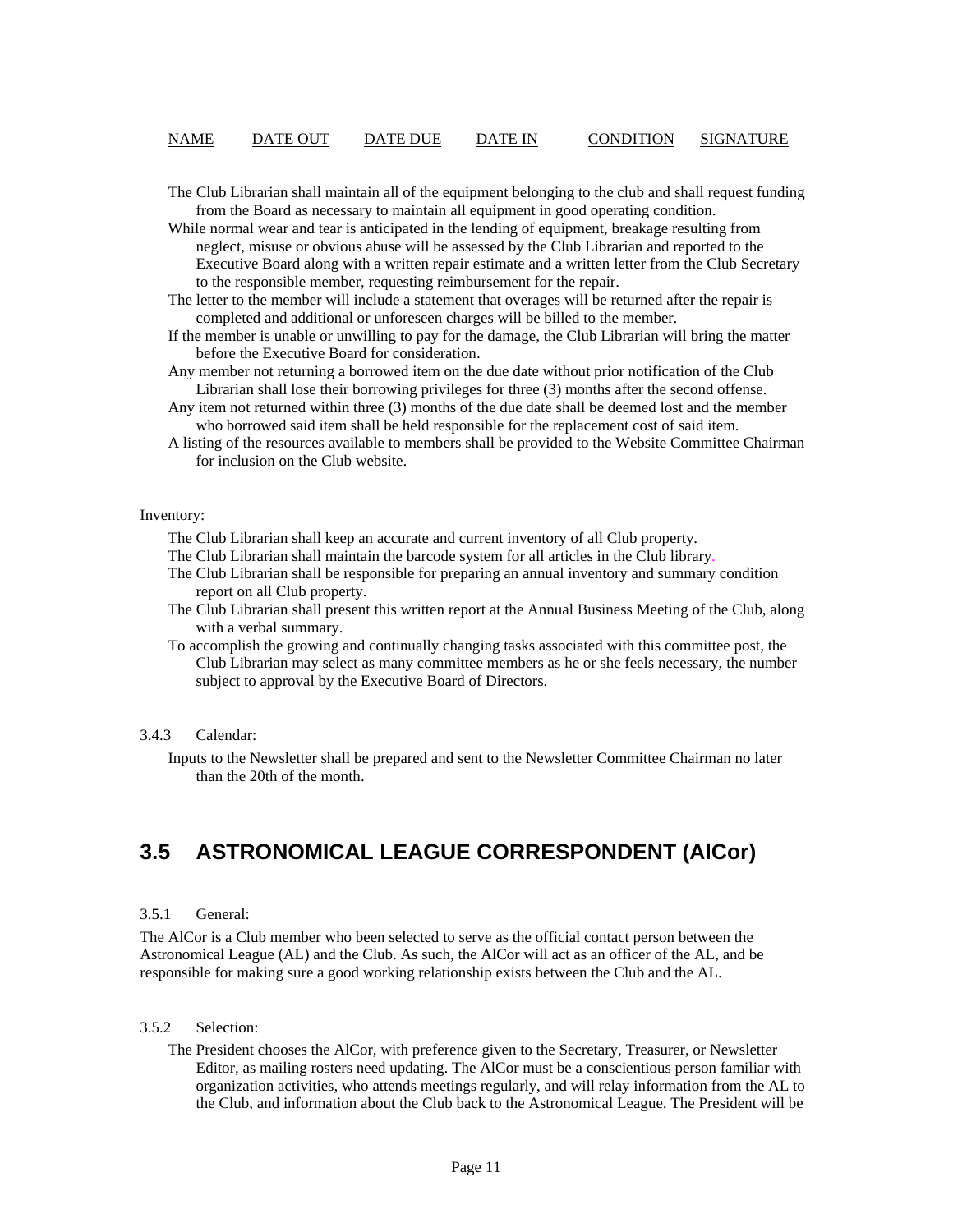responsible for notifying the AL if a different AlCor has been selected by providing the AL with the new AlCor's name, address, and phone number. The AlCor will turn over all files to the chosen successor, or to the Club's President.

#### <span id="page-14-0"></span>3.5.3 Duties:

The AlCor is the contact person between the Club and the AL.

The AlCor is the coordinator between the Club and AL for the Club's AL related observing groups, including (but not limited to)

The Messier Group (Telescope and Binocular)

The Universe Sampler Group

The Planetary Observers Group

The Lunar Observers Group

- The AlCor is responsible for sending in observing group award requests to the AL, and coordinating with the observing group chairmen for the presentation of AL sponsored awards.
- The AlCor is responsible for sending in roster updates to the AL, either monthly or as they occur. Along with the Club President, the AlCor serves as the Club's representative on the AL Regional Council. If the AlCor is not able to attend the regional convention, the Executive Board may

appoint an alternate and send him/her with a proxy letter.

- The AlCor will maintain contact with the AL regional representative to forward nominations, suggestions, or other proposals.
- The AlCor will make periodic reports of AL activities to the Club membership and officers at least twice a year; first in time to vote for national officers and other issues before the national convention, then later to report on election of officers and other issues at the Astronomical League Convention (ALCON).

The AlCor should report on activities at the regional conventions. The AlCor should provide this information to the Newsletter Editor for members who missed the meetings.

The AlCor will distribute program listings and other League materials to the appropriate Club officers. The AlCor serves as a source of information about the AL's many services.

As members join, leave, and change their addresses, the AlCor lets the Executive Secretary know each member's current address. To get Club updates in before the next Reflector, they must be in the AL's hands by the end of the first week of January, April, July, and October. If these dates are missed, new members will not get their first Reflector for an additional three months. When sending updates during the year, payment should not be sent for new members. The Club pays only once a year in May, when the AL bills for annual dues.

#### 3.5.4 Calendar:

The AlCor should periodically update the mailing list used by the AL to send out the Reflector quarterly and is responsible for transmitting these membership changes to the AL in "Electronic Data Transfer Format" as defined by the AL.

Notifies the AL of the new officers after the annual elections via e-mail or postcard.

- Review membership with Treasurer after the April Club meeting and submit all changes of membership to the Astronomical League. (The Club is billed for all members in early May.)
- Inputs to the Newsletter shall be prepared and sent to the Newsletter Committee Chairman no later than the 20th of the month.

#### <span id="page-14-1"></span>3.5.5 Observing Groups Formed Under The Guidelines Of The Astronomical League

#### <span id="page-14-2"></span>**Observing Group Coordination**

Observing groups shall coordinate events with each other so as not to needlessly overlap.

#### <span id="page-14-3"></span>**3.5.5.2 Messier Group Chairman**

#### 3.5.5.2.1 General: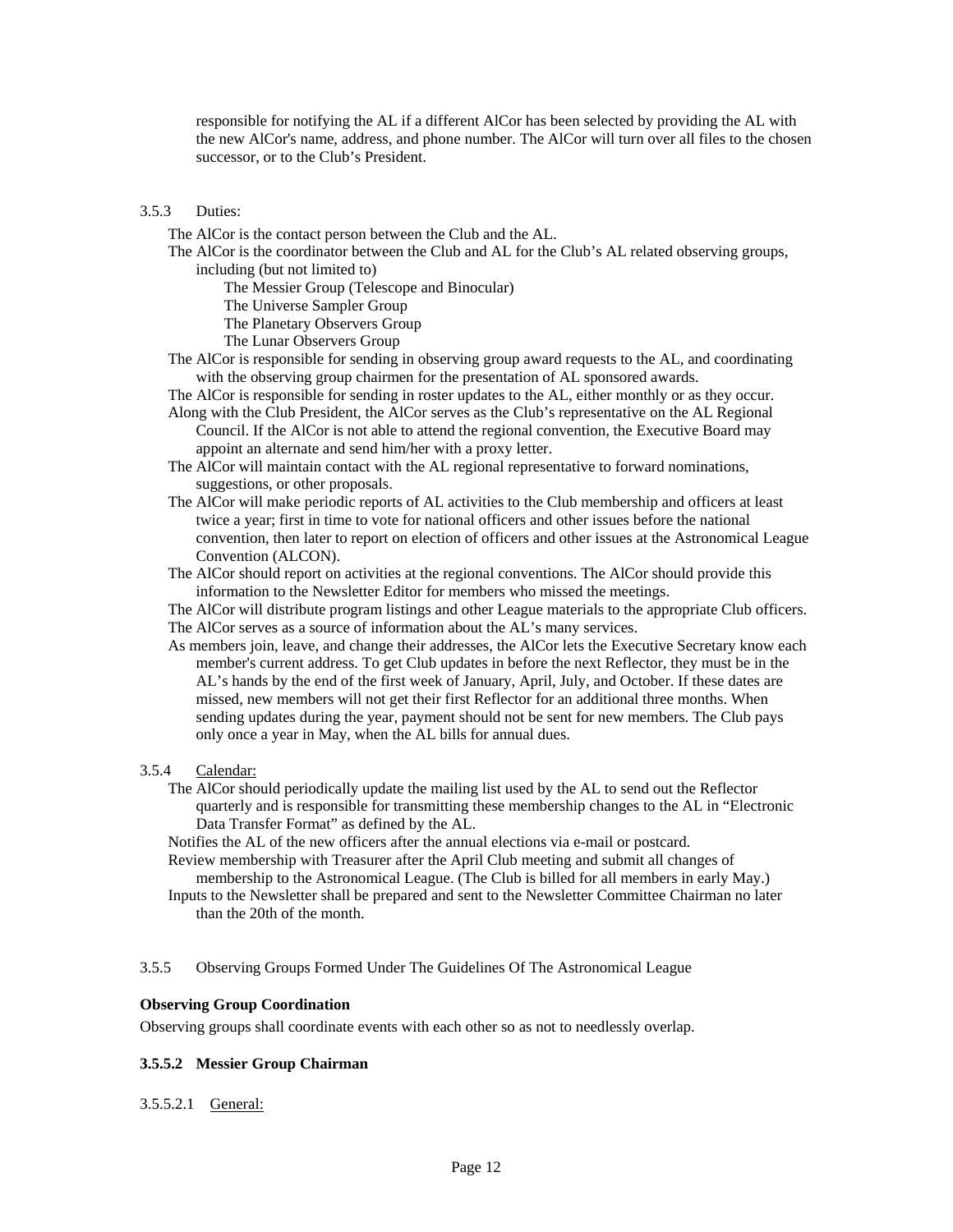The Messier Group Chairman is responsible for organizing group observing sessions and helping the members reach their observing goals for both the Telescopic and Binocular certificates and pins.

3.5.5.2.2 Duties:

- The Messier Group Chairman shall work to keep enthusiasm high for viewing Messier Objects within and outside of the group.
- The Messier Group Chairman shall arrange for frequent "dark sky" observing sessions, mixed between premium sites and those that are located within an hour's drive of the club meeting site.
- The Messier Group Chairman shall help guide Messier Group members toward the completion of their goals through demonstrations of proper technique, proper verification method, and by offering encouragement.
- The Messier Group Chairman shall be responsible for giving recognition to those who reach those goals and other milestones as outlined by the Astronomical League.

#### 3.5.5.2.2.1 Record Keeping:

- The Messier Group chairman is responsible for keeping an accurate and current list of members.
- The Messier Group chairman is responsible for assisting members to fill out complete and accurate paperwork that documents their accomplishments for eventual submittal to the Astronomical League for observing awards.
- The Messier Group Chairman shall submit records required by the AL for formal recognition, certificates, and pins to the AlCor, who shall promptly process the records and submit them to the AL for approval.

#### 3.5.5.2.3 Calendar:

As needed, inputs to the Newsletter shall be prepared and sent to the Newsletter Committee Chairman no later than the 20th of the month.

#### <span id="page-15-0"></span>**3. 5.5.3 The Universe Sampler Group**

#### 3.5.5.3.1 General:

The Universe Sampler Group Chairman is responsible for introducing astronomy, its principles, and proper observing techniques according to the AL's "Universe Sampler" formalized observing program. The Universe Sampler Group Chairman is responsible for organizing group instruction/observing sessions, preferably coordinated with Club Star Parties.

#### 3.5.5.3.2 Duties:

- The Universe Sampler Group Chairman shall work to keep enthusiasm high for practical astronomical observation within and outside of the group.
- The Universe Sampler Group Chairman shall arrange for frequent group observing sessions, preferably coordinated with Club Star Parties located within an hour's drive of the club meeting site.
- The Universe Sampler Group Chairman shall make every effort to provide the individualized instruction and guidance required to introduce astronomy to members and help members reach their observing goals.
- The Universe Sampler Group Chairman shall be responsible for giving recognition to those who reach those goals and other milestones as outlined by the Astronomical League.

#### 3.5.5.3.2.1 Record Keeping:

- The Universe Sampler Group chairman is responsible for keeping an accurate and current list of members.
- The Universe Sampler Group chairman is responsible for assisting members to fill out complete and accurate paperwork that documents their accomplishments for eventual submittal to the Astronomical League for observing awards.
- The Universe Sampler Group Chairman shall submit records required by the AL for formal recognition and certificates to the AlCor, who shall promptly process the records and submit them to the AL for approval.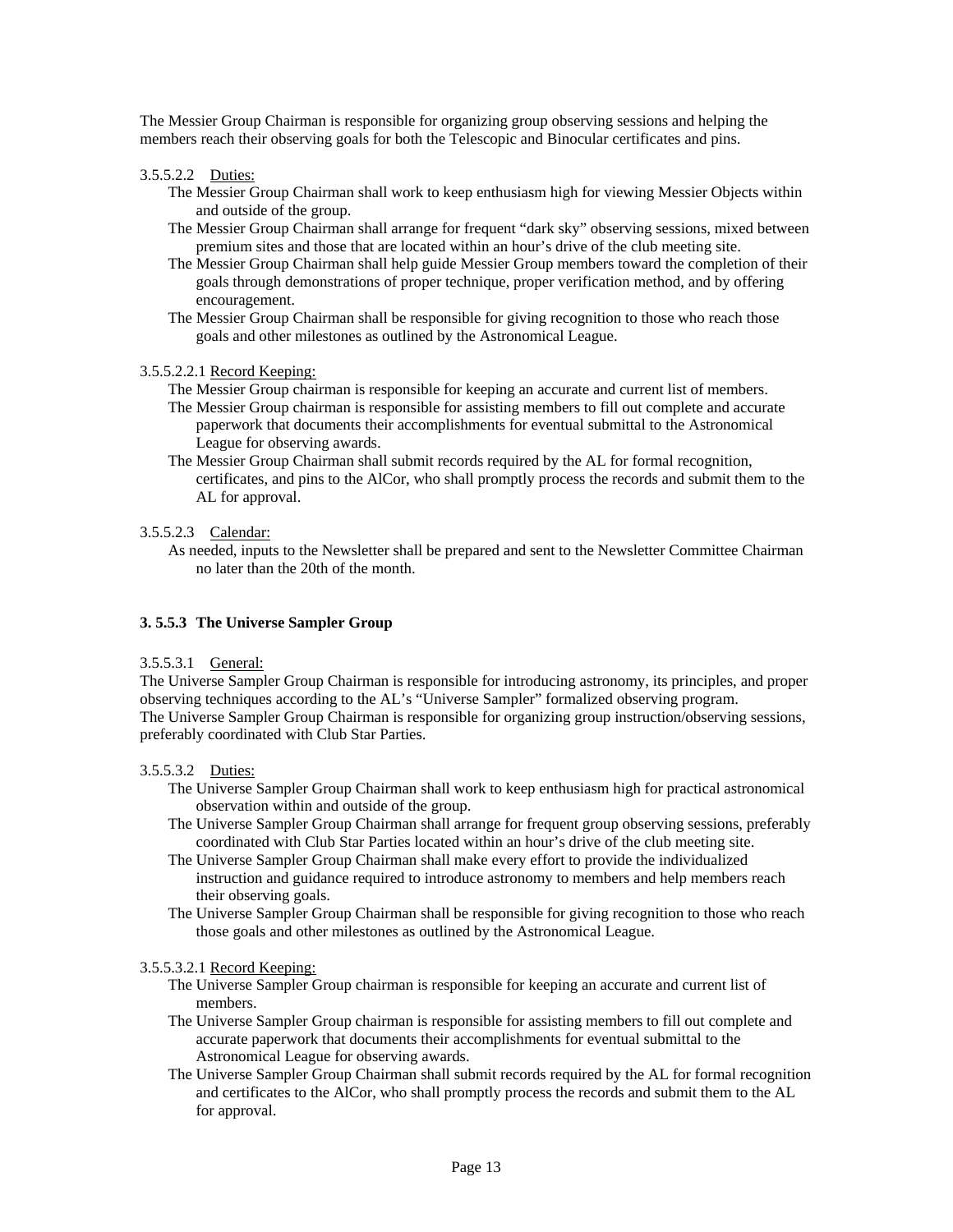#### 3.5.5.3.3 Calendar:

As needed, inputs to the Newsletter shall be prepared and sent to the Newsletter Committee Chairman no later than the 20th of the month.

#### <span id="page-16-0"></span>**3. 5.5.4 The Planetary Observers Group**

#### 3.5.5.4.1 General:

The Planetary Observers Group Chairman is responsible for organizing group observing sessions and helping the members reach their observing goals.

#### 3.5.5.4.2 Duties:

- The Planetary Observers Group Chairman shall work to keep enthusiasm high for viewing the planets within and outside of the group.
- The Planetary Observers Chairman shall arrange for frequent group observing sessions, preferably coordinated with Club Star Parties located within an hour's drive of the club meeting site.
- The Planetary Observers Group Chairman shall help guide Planetary Observers Group members toward the completion of their goals through demonstrations of proper technique and by offering encouragement.
- The Planetary Observers Group Chairman shall be responsible for giving recognition to those who reach those goals and other milestones as outlined by the Astronomical League.

#### 3.5.5.4.2.1 Record Keeping:

- The Planetary Observers Group chairman is responsible for keeping an accurate and current list of members.
- The Planetary Observers Group chairman is responsible for assisting members to fill out complete and accurate paperwork that documents their accomplishments for eventual submittal to the Astronomical League for observing awards.
- The Planetary Observers Group Chairman shall submit records required by the AL for formal recognition and certificates to the AlCor, who shall promptly process the records and submit them to the AL for approval.

#### 3.5.5.4.3 Calendar:

As needed, inputs to the Newsletter shall be prepared and sent to the Newsletter Committee Chairman no later than the 20th of the month.

#### <span id="page-16-1"></span>**3.5.5.5 The Lunar Observers Group**

#### 3.5.5.5.1 General:

The Lunar Observers Group Chairman is responsible for organizing group observing sessions and helping the members reach their observing goals.

#### 3.5.5.5.2 Duties:

- The Lunar Observers Group Chairman shall work to keep enthusiasm high for viewing the Moon within and outside of the group.
- The Lunar Observers Chairman shall arrange for frequent group observing sessions, preferably coordinated with Club Star Parties.
- The Lunar Observers Group Chairman shall help guide the Lunar Observers Group members toward the completion of their goals through demonstrations of proper technique and by offering encouragement.
- The Lunar Observers Group Chairman shall be responsible for giving recognition to those who reach those goals and other milestones as outlined by the Astronomical League.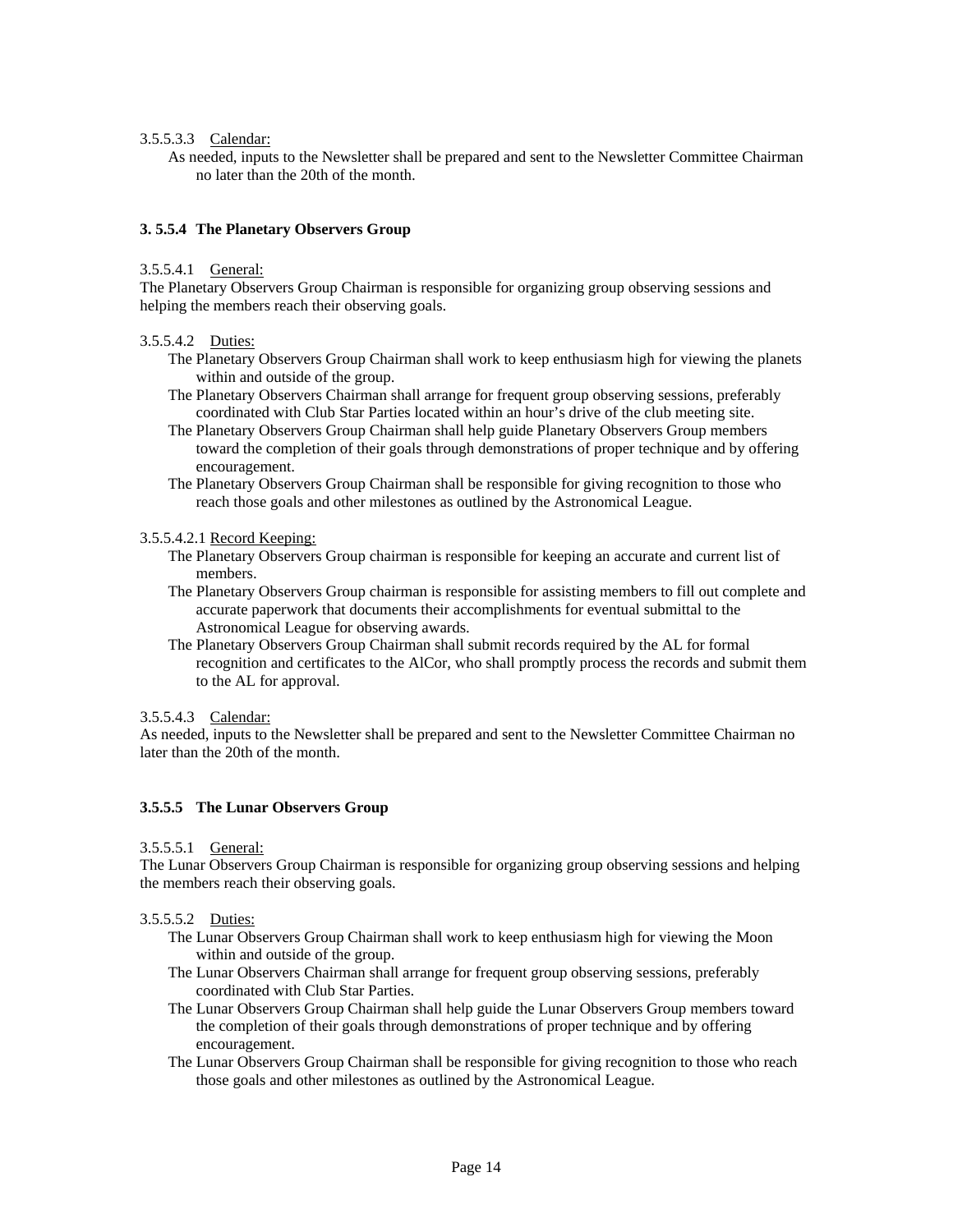#### 3.5.5.5.2.1 Record Keeping:

- The Lunar Observers Group chairman is responsible for keeping an accurate and current list of members.
- The Lunar Observers Group chairman is responsible for assisting members to fill out complete and accurate paperwork that documents their accomplishments for eventual submittal to the Astronomical League for observing awards.
- The Lunar Observers Group Chairman shall submit records required by the AL for formal recognition and certificates to the AlCor, who shall promptly process the records and submit them to the AL for approval.

#### 3.5.5.5.3 Calendar:

As needed, inputs to the Newsletter shall be prepared and sent to the Newsletter Committee Chairman no later than the 20th of the month.

### <span id="page-17-0"></span>**3.6 OPERATIONS MANUAL COMMITTEE**

#### <span id="page-17-1"></span>3.6.1 General:

The Operations Manual Committee is intended to be a standing committee with its Chairman appointed annually by the President to maintain the Operations Manual on a regular basis. The Chairman of the Operations Manual Committee may select as many committee members as he or she feels necessary, subject to approval by the Board of Directors.

#### <span id="page-17-2"></span>3.6.2 Duties:

- Through regular meetings, physical or electronic, incorporate Executive Board-proposed changes into the Club's Operation Manual, and submit these changes for approval to the Executive Board.
- Provide the text of the Operations Manual to the Website Committee for inclusion on the Club's Website.

### <span id="page-17-3"></span>**3.7 AWARDS COMMITTEE**

#### 3.7.1 General:

The Awards Committee shall accept nominations for candidates of Club honors, decide upon the recipients, coordinate production of the awards, and present them in a timely manner at any Club Meeting.

#### <span id="page-17-4"></span>3.7.2 Selection:

- The Awards Committee Chairman shall be nominated by the Executive Board, decided by a majority vote of the Executive Board and be known to all.
- The Awards Committee Chairman shall select any number of anonymous members to serve on the committee
- An individual's membership on the Awards Committee shall be anonymous.

#### <span id="page-17-5"></span>3.7.3 Duties:

The Awards Committee shall accept nominations for award recipients throughout the year. Nominations may be made via paper, voice, or electronically, and may be known or anonymous.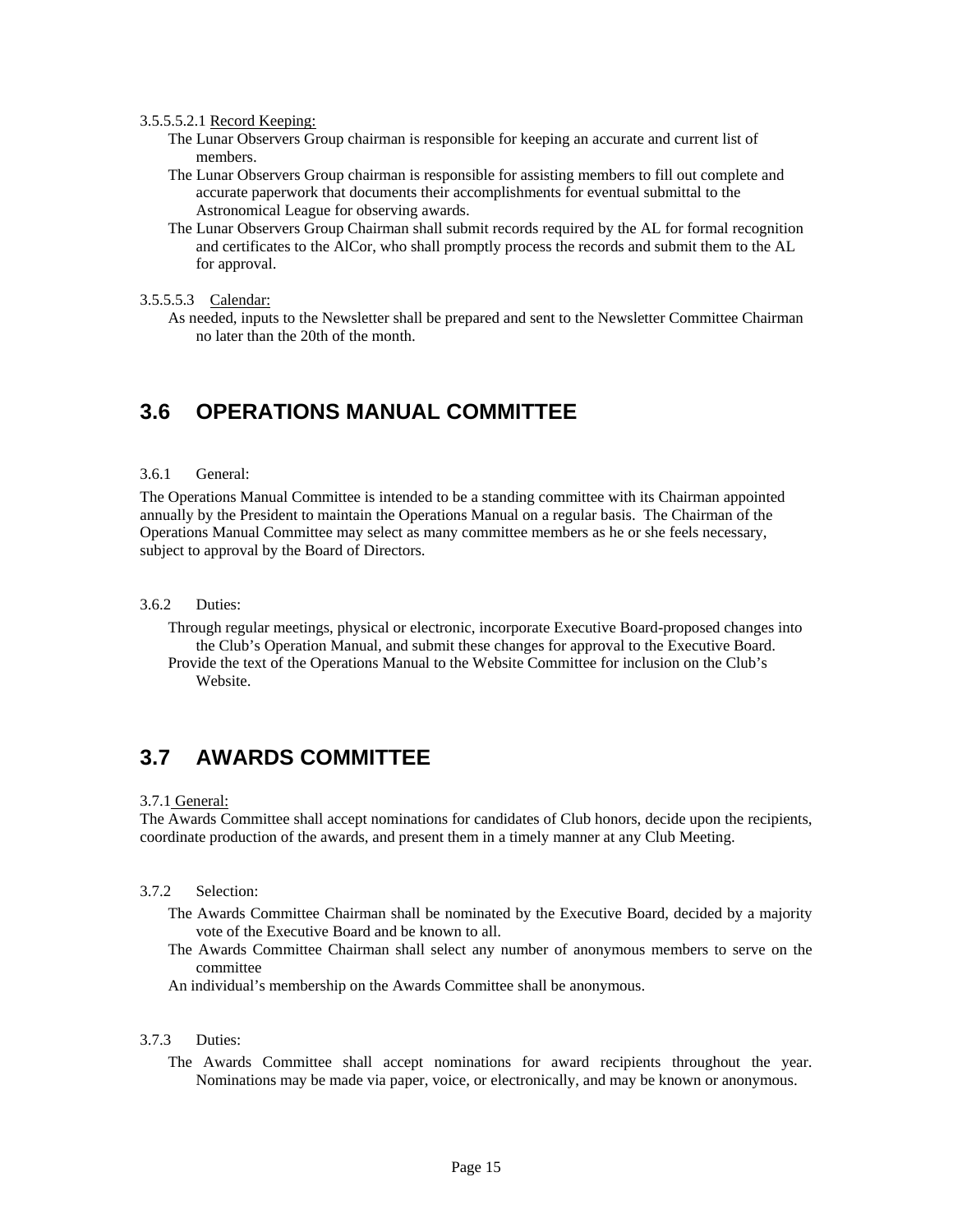- The Awards Committee shall decide the annual recipient of the "Keith Lawson Award" in November based upon a candidate's performance during the current calendar year.
- The Awards Committee shall decide the annual recipient of the "Holland Fountain Award" in November based upon a candidate's performance during the current calendar year.
- The Awards Committee shall be responsible for having major awards engraved, and coordinating payment for the engraving with the Treasurer.
- The Awards Committee Chairman shall present the awards at the December Annual Holiday Party..
- The Awards Committee shall decide upon and present any other honors, awards, and recognition that it sees fit, at any time throughout the year, with the exception of the Astronomical League observer program awards, that will be presented by the specific observing group Chairman and the AlCor.
- The Awards Committee shall notify the President prior to a planned presentation at a Club meeting so that the President may add the award to the meeting agenda.

#### <span id="page-18-0"></span>3.7.4 Calendar:

As needed, inputs to the Newsletter shall be prepared and sent to the Newsletter Committee Chairman no later than the 20th of the month.

### **3.8 NASA Certified Lunar Sample Committee**

### 3.8.1 General:

There shall be a minimum of one NASA Certified member with each Lunar sample set displayed at all times, two being preferable.

### **3.9 Aerospace Liaison**

### 3.9.1 General:

The Aerospace Liaison shall maintain working relationships with the community's aerospace companies and agencies.

The Aerospace Liaison shall be the primary point of contact with these companies and agencies. Seek cooperative events with the community's aerospace companies.

Seek sponsorships from the community's aerospace companies.

### **3.10 Long Range Planning Committee**

### 3.10.1 General:

The Long Range Planning Committee shall further the interests of the club membership by creating long range goals including, but not limited to, creating a mentorship program, developing a permanent observing site, fundraising and increasing club membership.

The committee shall consist of the current club president and one or more appointed members of which one will serve as the committee chair. The committee meets at the discretion of the committee chair. The committee must submit an annual state of the club projection to be reviewed by the membership at the annual business meeting in October.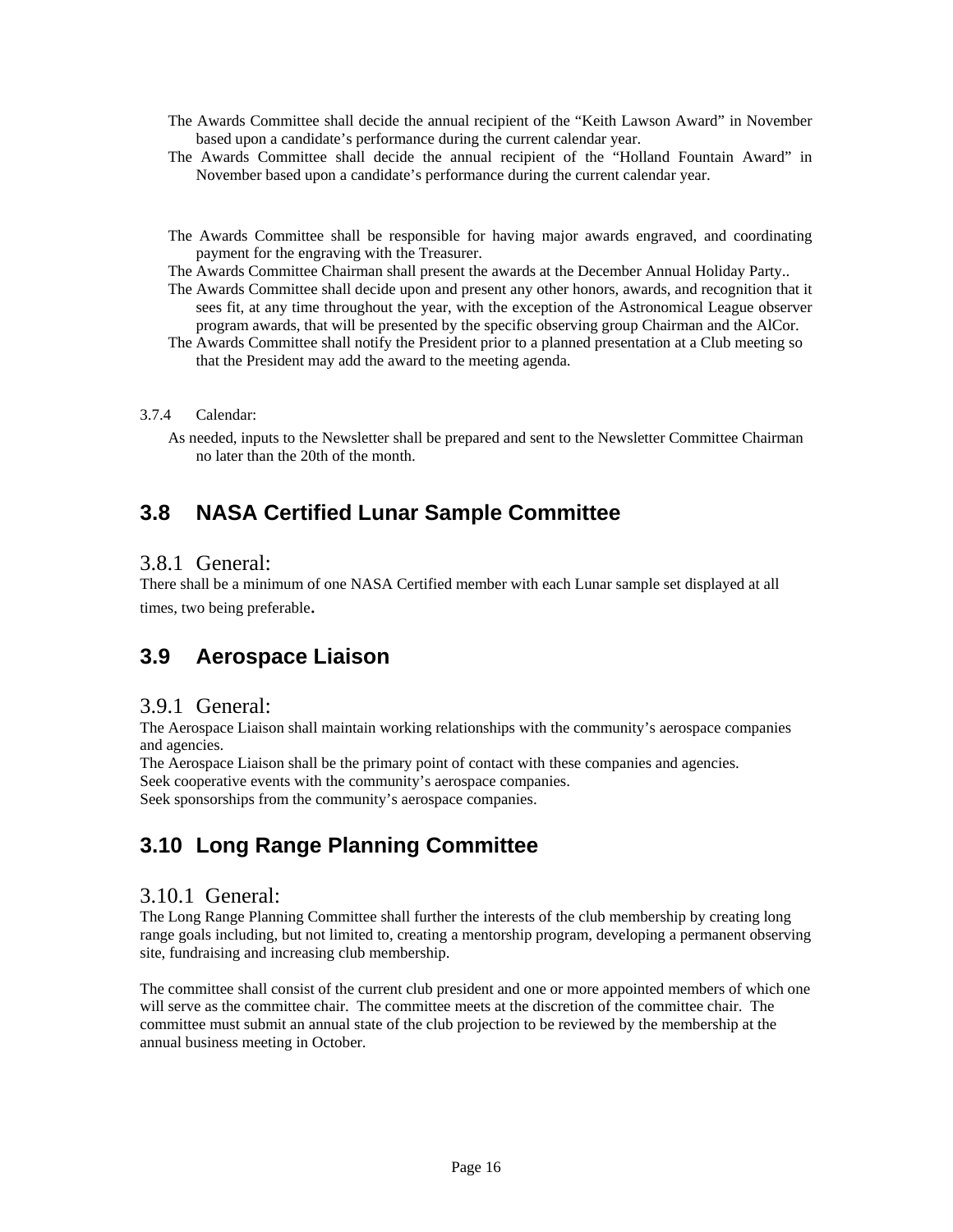### <span id="page-19-0"></span>**4.0 PLANNING AND ADVANCE CALENDAR**

### <span id="page-19-1"></span>**4.1** General:

An hour of planning can save many hours during the task. Recognizing this fact, the Executive Board shall plan in advance all meetings, planned community events, and annual parties such as the Club Picnic and the Holiday Party. The Executive Board shall also tentatively plan dates and locations for monthly Star Parties. The planning shall, at the minimum, take the form of a written agenda for the meeting/event. A suggested format that follows "Robert's Rules of Order" follows:

### <span id="page-19-2"></span>**4.2** Suggested Agenda for Club Meetings**:**

Call to Order – President Pledge of Allegiance Recognize new members and visitors Board Member Reports Opportunity for Committee Reports Standing Committees Special Committees Old Business New Business Conclusion of Business Meeting 10 Minute Intermission Evening's Program – Vice-President Jeremy's Star Talk Announcements / Reminders Raffle Set-up Telescopes Adjourn Meeting

### <span id="page-19-3"></span>**4.3 Annual Club Events**

#### **January**

 Annual Dues are due at the January Club meeting Every two years, payment due to the State of CA for incorporation Membership update due to Astronomical League by AlCor **March**  Messier Marathon **April**  Finalize membership listing for submittal to the Astronomical League Membership update due to Astronomical League by AlCor **May**  Astronomical League Dues are due Riverside Telescope Makers Conference and Astronomy Expo **July**  Annual Club "Star-B-Que" Membership update due to Astronomical League by AlCor **August**  Executive Board Review of likely Annual Business Meeting topics. **September**  Deadline for items requiring a vote at Annual Business Meeting, Nominations for new Board Mailing out to membership of notification of votes to take place at Annual Business Meeting Dues due to International Dark-Sky Association

Pasadena Astronomy and Telescope Show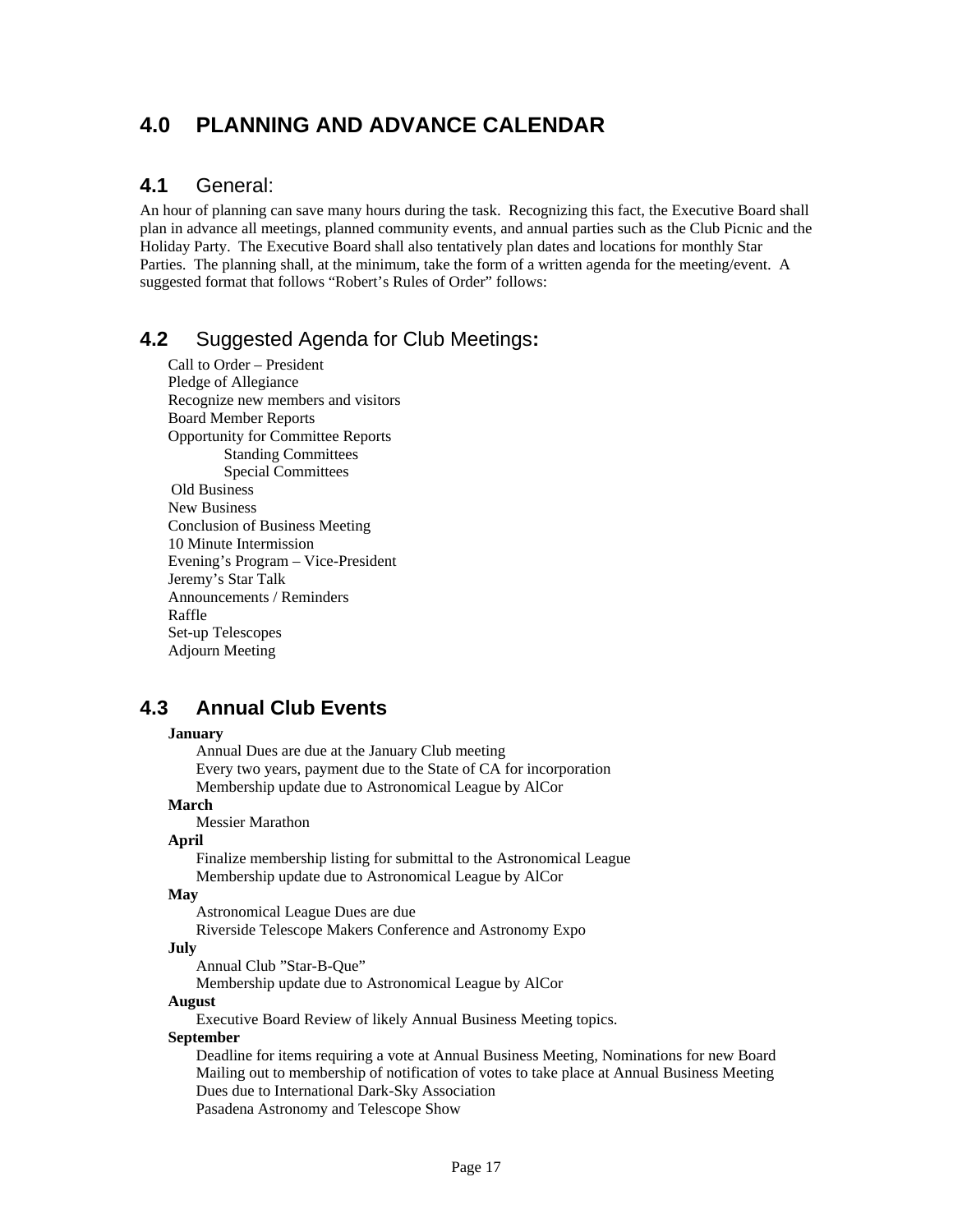#### **October**

Annual Business Meeting, New Board Elected

 Membership update due to Astronomical League by AlCor **November** 

Old and New Board coordinate at Executive Board meeting

#### **December**

Annual Holiday Party

 Old and New Board coordinate at Executive Board meeting Annual Dues reminder in Newsletter.